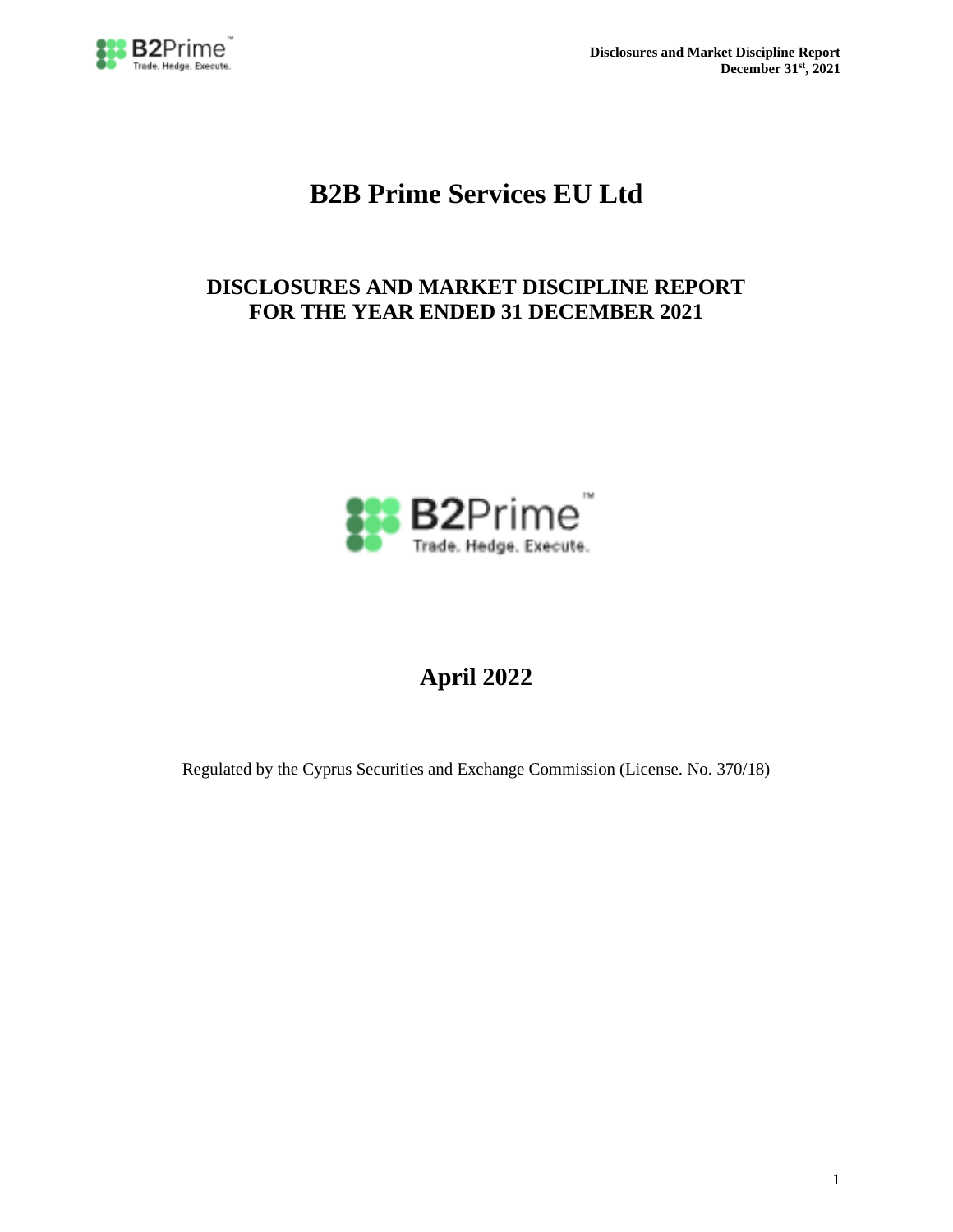

# **Disclosure**

The Disclosure and Market Discipline Report or Pillar 3 Disclosures Report for the year ended 31st December 2021 has been prepared by B2B Prime Services EU Ltd based on the un-audited Financial Statements of 2021; as per the requirements of Regulation (EU) 2019/2033 (the "Investment Firms Regulation", "IFR") issued by the European Commission and the Law 165(I)/2021 on the prudential supervision of investment firms.

B2B Prime Services EU Ltd states that any information that was not included in this report was either not applicable on the Company's business and activities or such information is considered as proprietary to the Company and sharing this information with the public and/or competitors would undermine our competitive position.

B2B Prime Services EU Ltd is regulated by the Cyprus Securities and Exchange Commission (License. No. 370/18)

| Contact us       |                                                                      |
|------------------|----------------------------------------------------------------------|
| <b>Address</b>   | Georgiou Kaningos, Pamelva Court, Office 104, 3105, Limassol, Cyprus |
| <b>Telephone</b> | $+357$ 25 582 192                                                    |
| Fax              | $+35725582192$                                                       |
| Web site         | https://b2prime.com/                                                 |
| Email            | info@b2prime.com                                                     |

*The BoD is ultimately responsible for the risk management framework of the Company. The Risk Management framework is the sum of systems, policies, processes and people within the Company that identify, assess, mitigate and monitor all sources of risk that could have a material impact on the Company's operations.* 

*The BoD approves in full the adequacy of Risk Management arrangements of the institution providing assurance that the risk management systems in place are adequate with regards to the institution's profile and strategy.*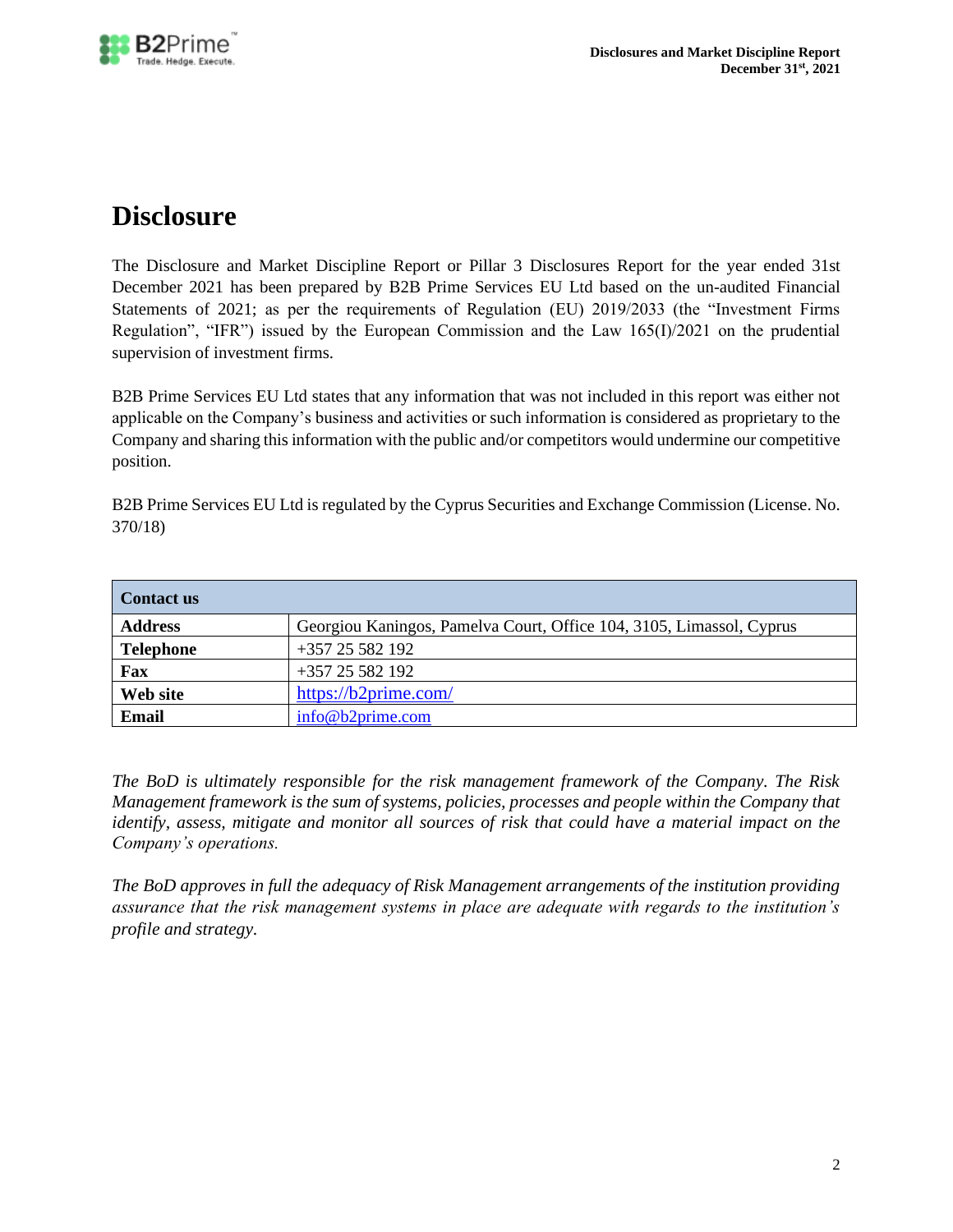

# **Table of Contents**

| 1              |     |       |  |
|----------------|-----|-------|--|
|                | 1.1 |       |  |
|                | 1.2 |       |  |
|                | 1.3 |       |  |
|                | 1.4 |       |  |
|                | 1.5 |       |  |
| $\overline{2}$ |     |       |  |
|                | 2.1 |       |  |
|                |     | 2.1.1 |  |
|                |     | 2.1.2 |  |
|                |     | 2.1.3 |  |
|                | 2.2 |       |  |
|                | 2.3 |       |  |
|                | 2.4 |       |  |
|                |     | 2.4.1 |  |
|                | 2.5 |       |  |
|                | 2.6 |       |  |
| 3              |     |       |  |
|                | 3.1 |       |  |
|                | 3.2 |       |  |
| 4              |     |       |  |
|                | 4.1 |       |  |
|                | 4.2 |       |  |
|                | 4.3 |       |  |
|                | 4.4 |       |  |
|                |     | 4.4.1 |  |
|                |     | 4.4.2 |  |
|                |     | 4.4.3 |  |
|                |     | 4.4.4 |  |
|                | 4.5 |       |  |
|                | 4.6 |       |  |
|                | 4.7 |       |  |
| 5              |     |       |  |
|                | 5.1 |       |  |
|                | 5.2 |       |  |
|                | 5.3 |       |  |
|                | 5.4 |       |  |
|                | 5.5 |       |  |
|                |     | 5.5.1 |  |
|                |     | 5.5.2 |  |
|                |     | 5.5.3 |  |
|                |     | 5.5.4 |  |
|                |     | 5.5.5 |  |
| 6              |     |       |  |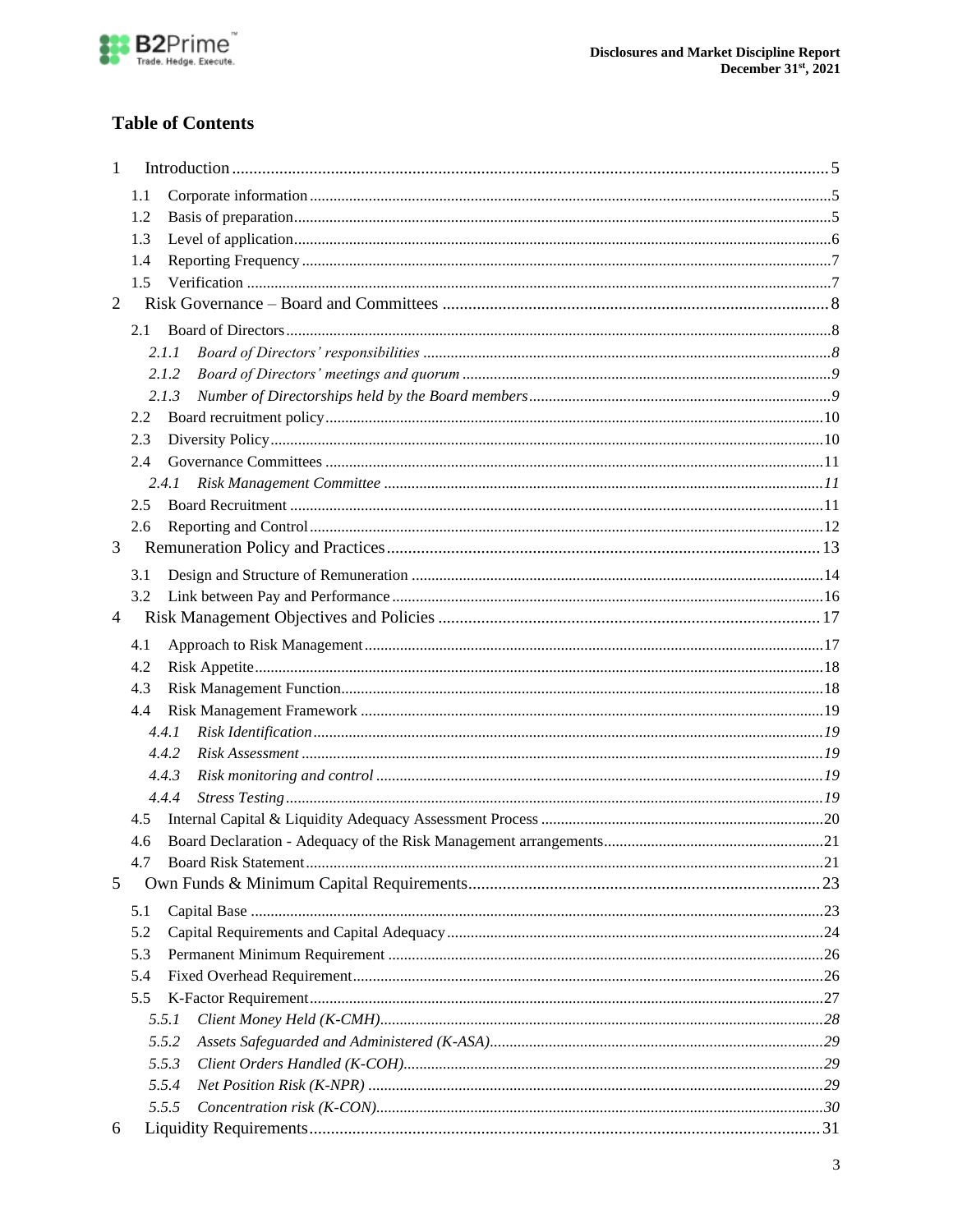

|   | Appendix I – Own funds: main features of own instruments issued by the firm (EU CCA)33        |
|---|-----------------------------------------------------------------------------------------------|
| 8 |                                                                                               |
|   | 9 Appendix III: Reconciliation between the Balance Sheet presented in Financial Statements of |
|   |                                                                                               |
|   |                                                                                               |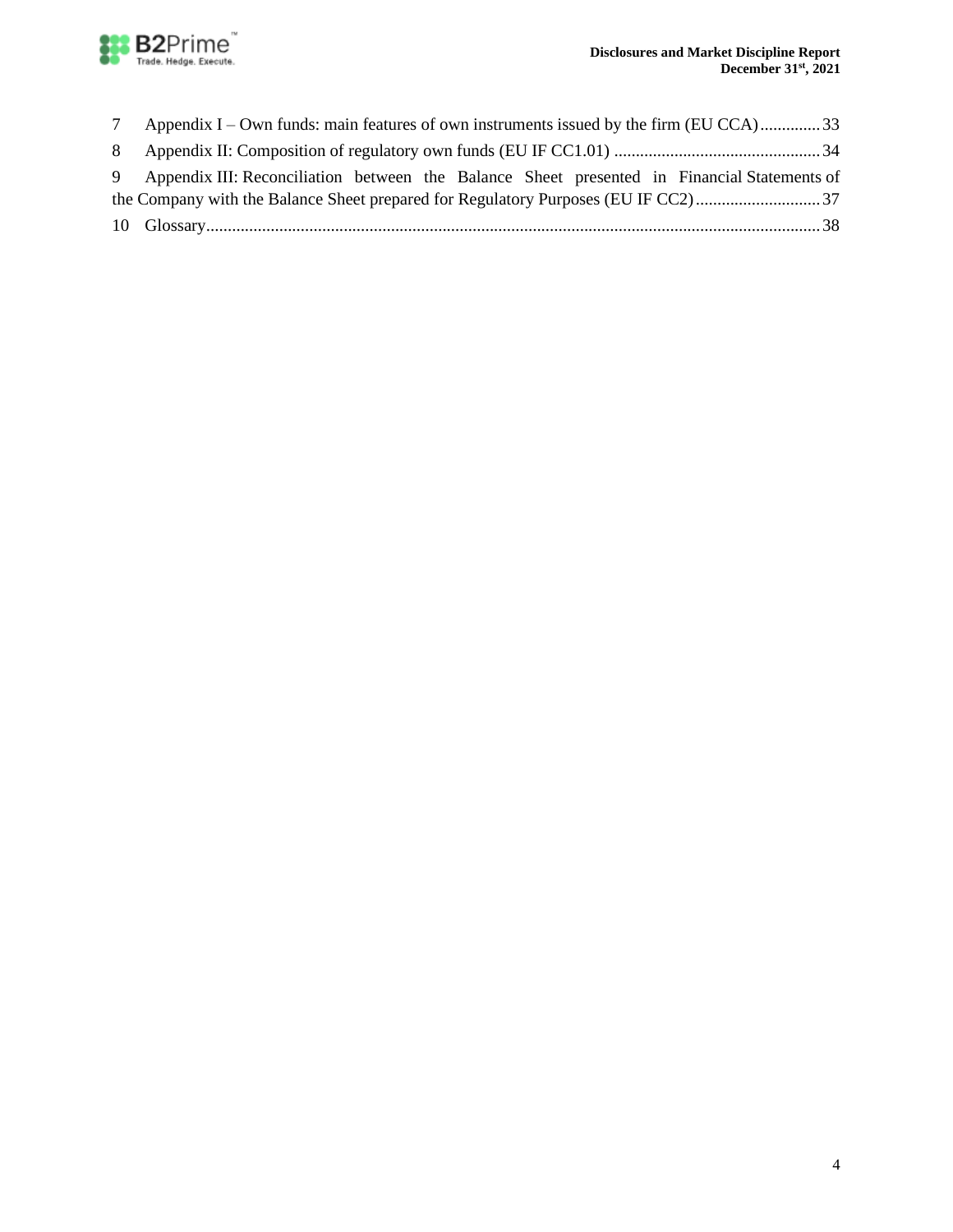

# <span id="page-4-0"></span>**1 Introduction**

# <span id="page-4-1"></span>**1.1 Corporate information**

These disclosures relate to B2B Prime Services EU Ltd (the "Company"), which is authorized and regulated by CySEC as a Cyprus Investment Firm ("CIF") to offer Investment and Ancillary Services in accordance with the Investment Services and Activities and Regulated Markets Law of 2017 (hereinafter, the "Law"), under license number 370/18 dated 5 November 2018.

The Company has the license to provide the following investment and ancillary services, in the financial instruments outlined below:

### *Investment Services and Activities:*

- (a) Reception and transmission of orders in relation to one or more financial instruments;
- (b) Execution of orders on behalf of clients; and

### *Ancillary Services:*

- (a) Safekeeping and administration of financial instruments, including custodianship and related services;
- (b) Foreign exchange services where these are connected to the provision of investment services;
- (c) Granting credits or loans to one or more financial instruments, where the firm granting the credit or loan is involved in the transaction.

### *Financial Instruments:*

<span id="page-4-2"></span>9) Financial contracts for differences

# **1.2 Basis of preparation**

In accordance with Part Six of IFR and the Paragraph 37 of L.165(I)/2021, the Company is required to disclose information relating to its risk exposure and management, capital structure, capital adequacy as well as the most important characteristics of the Company's corporate governance including its remuneration system. The scope of this report is to promote market discipline and to improve transparency of market participants.

These Pillar III Disclosures are made on a solo basis and are updated and published annually; it will, however, be published more frequently if there are significant changes to the business (such as changes to the scale of operations, range of activities, etc.).

CySEC is responsible for implementing and enforcing the Directive (EU) 2019/2034 (the "IFD") and the transposing Law L.165(I)/2021 (the "Prudential Supervision Law"), a capital adequacy framework consisting of three (3) 'Pillars':

- Pillar I set out the minimum capital requirements firms are required to meet;
- Pillar II requires firms to assess their capital requirements in light of any specific risks not captured in the Pillar I calculations; and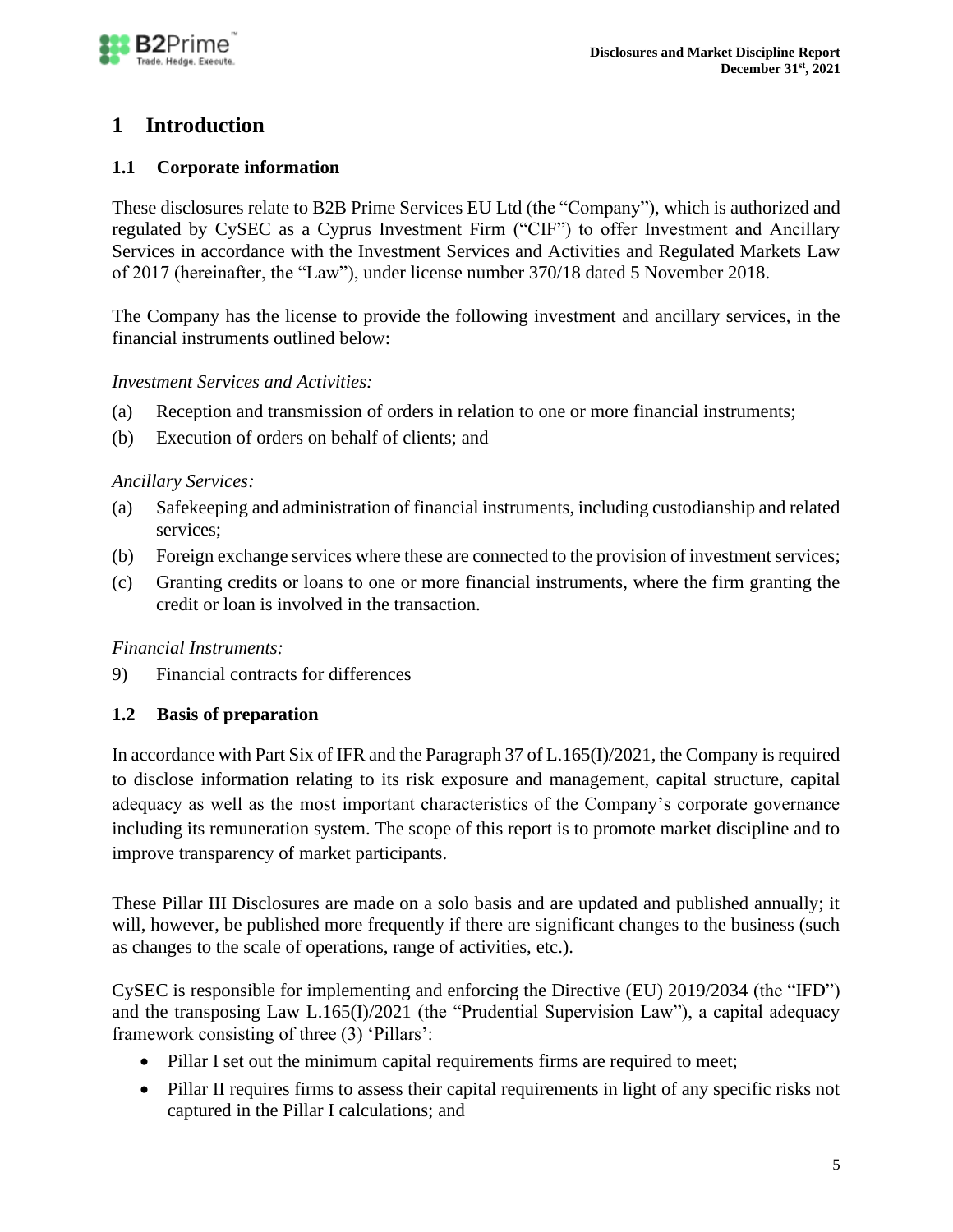

• Pillar III seeks to improve market discipline by requiring firms to publicly disclose certain details of their risks, capital and risk management. Prudential disclosures under the Pillar 3 framework play a key role in promoting market discipline through the public reporting of meaningful information on the risks to their financial position, capital or liquidity, thus reducing asymmetry of information between investment firms and users of information.

During 2021, the IFR and IFD were enacted and implemented to set out the specific prudential regime required for investment firms which are not systemic by virtue of their size and interconnectedness with other financial and economic actors.

Part Six of the IFR specifies the disclosure requirements for investment firms under the scope of application of the same regulation. In particular, article 47 of the IFR specifies the disclosure requirements on

- Own Funds (Part Two of IFR),
- Capital and Own Funds Requirements (Part Three of IFR)
- Concentration risk (Part Four of IFR)
- Liquidity (Part Five of IFR)
- Governance: and.
- Remuneration policy and practices

The 2021 Pillar 3 Disclosures report (the 'Report') of the Company sets out both quantitative and qualitative information required in accordance with the above listed regulatory requirements. The Report includes, to a large extent, tables prepared in line with the EBA guidelines published on 5 March 2021, which are now in force for the purposes of this Report.

# <span id="page-5-0"></span>**1.3 Level of application**

In accordance with the provisions of IFR and IFD, the Company implements an individual (solo) basis of application because it has neither a parent undertaking nor a subsidiary which is an investment firm or a financial institution.

The Company meets the criteria of specified in Article 12 of the IFR and therefore it is not a small and non-interconnected firm. Therefore, it is necessary to consider the calculated K-Factor capital requirement in the overall minimum capital assessment.

The permanent minimum capital requirement equals to the initial capital requirements as per Article 9 of the IFD and in line with the transposed Cyprus Prudential Supervision Law, this is  $E150,000$  since the CIF is not authorized to perform the investment activity of dealing on own account (point 3 of Section A of Annex I to MiFID II). The PMR will always be the minimum capital requirement if FOR and KFR are lower.

In addition, the Company benefits from a derogation laid down in Article 32(4) of IFD since it meets both of the below criteria:

(a) an investment firm, where the value of its on and off‐balance sheet assets is on average equal to or less than  $\epsilon$ 100 million over the four-year period immediately preceding the given financial year;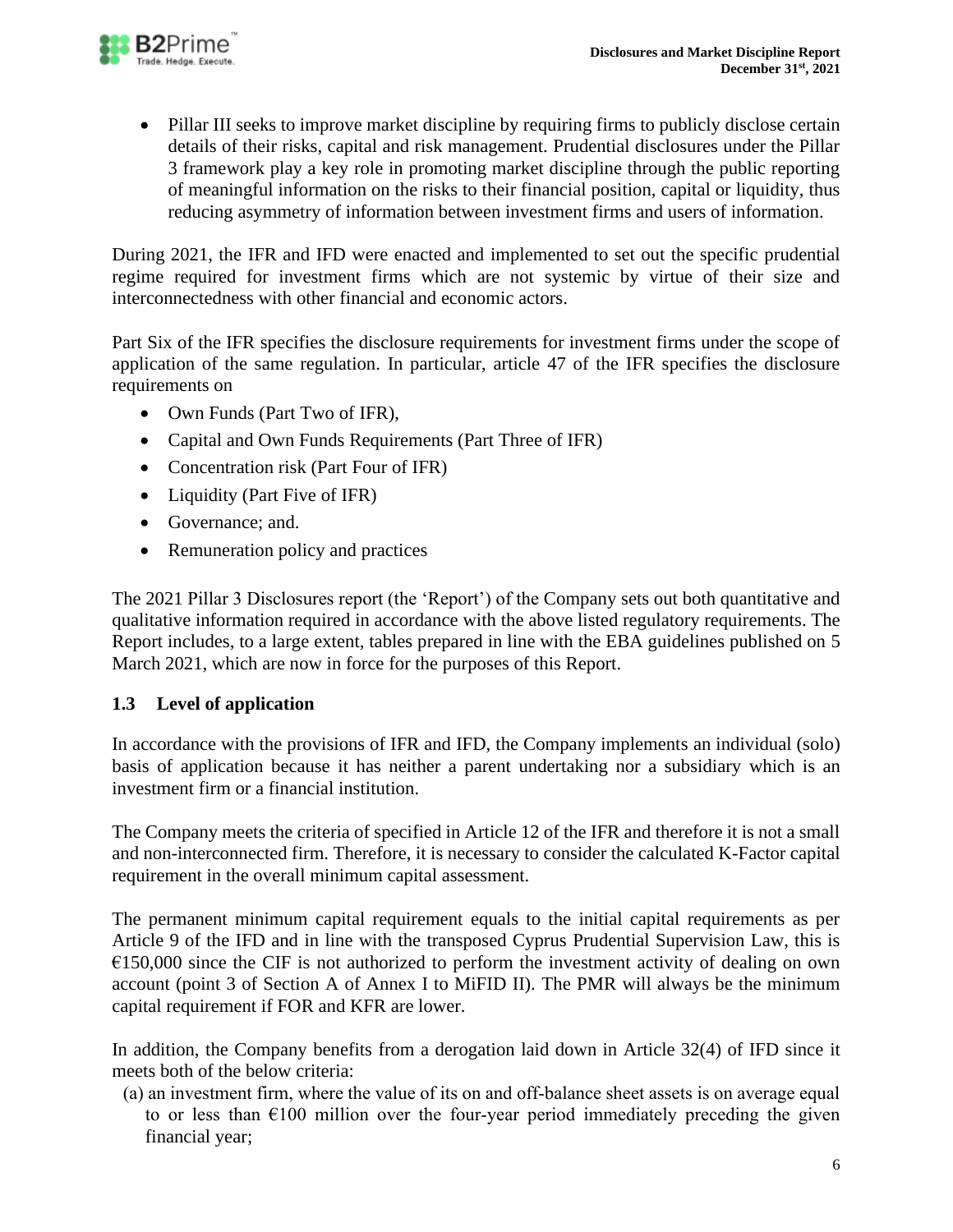

(b) an individual whose annual variable remuneration does not exceed  $\epsilon$ 50,000 and does not represent more than one fourth of that individual's total annual remuneration.

Consequently, the Company is exempted from the reporting requirements of its investment policy in line with Article 52 of the IFR.

The Company's reporting currency is the Euro. The Company's implements the International Financial Reporting Standards as accounting standard.

# <span id="page-6-0"></span>**1.4 Reporting Frequency**

The Company's policy is to publish the disclosures required on an annual basis. Should there be a material change in approach used for the calculation of capital, business structure or regulatory requirements, the frequency of disclosure will be reviewed.

This report is published and will be available on the Company's website at [https://b2prime.com/.](https://b2prime.com/)

# <span id="page-6-1"></span>**1.5 Verification**

The Company's Pillar III disclosures are subject to internal review and validation prior to being submitted to the Board of Directors (the "Board" or "BoD") for approval.

The Company's Pillar III disclosures have been reviewed and approved by the Board. In addition, the Remuneration disclosures as detailed in Section 6 of this document have been reviewed by the Board which has responsibility of the Remuneration Policy.

According to IFR, the risk management disclosures should be included in either the financial statements of the investment firms if these are published, or on their website. In addition, these disclosures must be verified by the external auditors of the investment firm. The investment firm will be responsible to submit its external auditors' verification report to CySEC. The Company has included its risk management disclosures as per the IFR on its website as it does not publish its financial statements. Verification of these disclosures will be conducted by the external auditors and submitted to CySEC by the end of  $30<sup>th</sup>$  June 2022 in line with the submission deadline for audited financial statements as per Circular C114 (extension of one month was granted by CySEC to the five month requirement stipulated by IFR).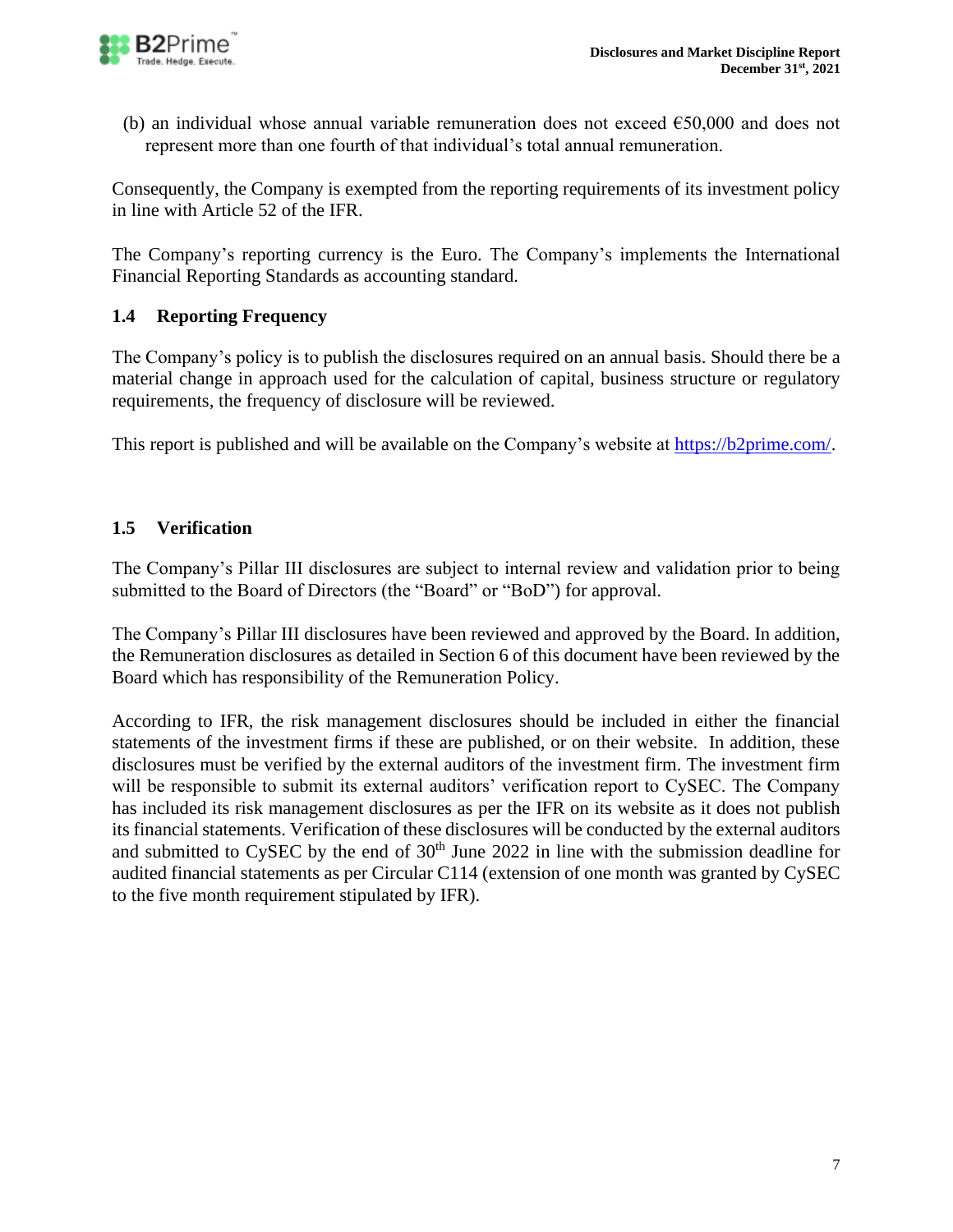# <span id="page-7-0"></span>**2 Risk Governance – Board and Committees**

# <span id="page-7-1"></span>**2.1 Board of Directors**

The Board has overall responsibility for the business. It sets the strategic aims for the business, in line with delegated authority from the shareholders and in some circumstances subject to shareholders approval, within a control framework, which is designed to enable risk to be assessed and managed. The Board satisfies itself that financial controls and systems of risk management are robust.

# <span id="page-7-2"></span>**2.1.1 Board of Directors' responsibilities**

The Board shall be responsible for ensuring that the Company complies with its obligations under the Law. The Board assesses and periodically reviews the effectiveness of the policies, arrangements and procedures put in place to comply with the obligations under the Law and takes appropriate measures to address any deficiencies. In general, the Board shall:

a) Determination of the Company's strategy;

The BoD is responsible for determining the Company's strategy. The BoD must from time to time determine and explicitly state the goals that the Company is aiming to achieve. It is then the Board of Director's responsibility to monitor the Company's progress towards the achievement of its strategic goals and to identify and work towards the removal of any obstacles. The BoD shall meet at least twice a year, and whenever the need arises, to discuss strategic issues and to reformulate strategy where this is necessary on account of changes and developments, whether internal to the Company or external in its market environment. Any changes in the Company's strategy can be brought about only as a result of a decision of its BoD.

b) Determination of the Company's structure and hierarchy;

The BoD is responsible for determining the internal structure of the Company, by creating the appropriate departments and officers, each assigned with specific duties and responsibilities and endowed with the powers necessary for effectively carrying them out. The BoD shall also determine the hierarchy within which departments will be placed, the lines of communication and accountability between departments and within departments and the tasks which each department and each employee is to perform. It is the responsibility of the BoD to ensure that the structure of the Company is such that will further the achievement of the strategic goals of the Company.

c) Company's policy and internal operations manual;

Having set the Company's strategic goals and structure, the BoD is responsible for leading the Company towards their achievement through the creation of appropriate policies, procedures and rules for the Company's internal operations. These are described in great detail in this Manual, instructing the Company's employees on how each is expected to perform his or her duties. The suitability of the policies, rules and procedures described in this Manual is reviewed by the Board at least once a year.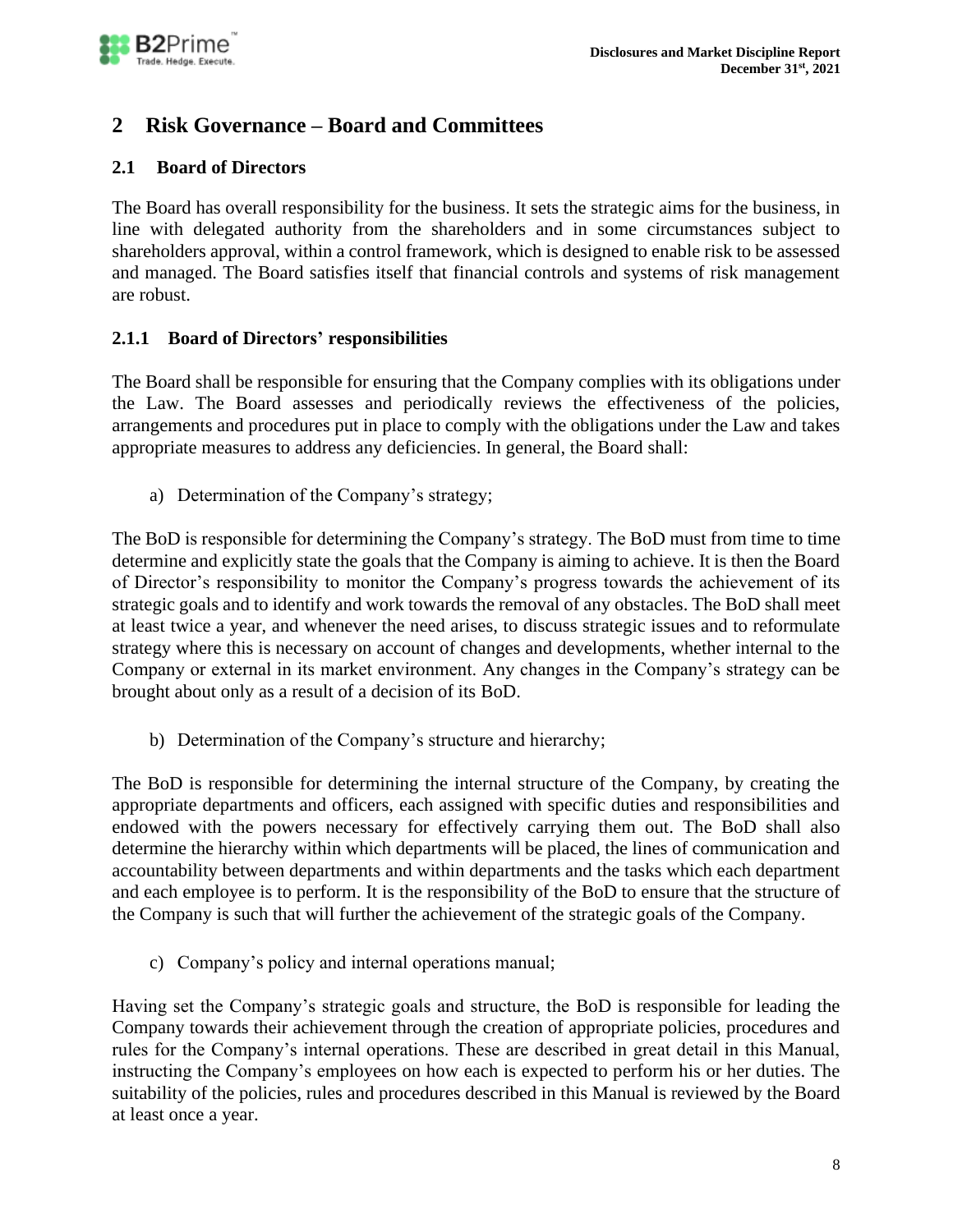

d) Supervision of the Company's policies and procedures and their effectiveness;

The BoD shall meet at least once a year to determine, record and approve the general policy principles of the Company in relation to the prevention of money laundering and terrorist financing and communicates them to the Money Laundering compliance officer.

The BoD shall receive at least annually written reports on the policies and procedures designed to detect any risks associated with:

- Failure of the Company to comply with the Law;
- Deficiencies in the Company's activities, processes and systems; and
- Effectiveness of the Company's internal control mechanisms.

The reports should also include measures to address any deficiencies in these policies and measures.

The BoD shall establish a clear and quick reporting chain based on which information regarding suspicious transactions is passed without delay to the Money Laundering compliance officer. The BoD shall consider the Internal Auditor and the Compliance Officer's suggestions for improvements in the Company's audit and compliance risks and procedures and, where appropriate, accept these suggestions and amend these policies and procedures and the appropriate sections of Company's Manual. The minutes of the annual meeting of the BoD on Internal Audit and Compliance procedures shall be submitted to the Commission within 20 days from the day on which the meeting took place.

# <span id="page-8-0"></span>**2.1.2 Board of Directors' meetings and quorum**

The Company's BoD shall meet at least once a year to discuss issues relating to internal audit and compliance. The Internal Auditor shall prepare and submit to the Board detailed reports as to the audits performed during the past year and any conclusions reached as to the effectiveness of the internal audit system, and any suggestions as to its improvement. The BoD will go through the Internal Auditor's reports and discuss the issues which have arisen. The BoD will reach its own conclusions and make any decisions it considers appropriate.

The Company will submit to the Commission the abovementioned written report along with a copy of the minutes of the yearly meeting within 20 days from the day on which the meeting took place.

# <span id="page-8-1"></span>**2.1.3 Number of Directorships held by the Board members**

Directorships in organizations which do not pursue predominantly commercial objectives, such as non-profit making or charitable organizations, are not taken into account for the purposes of the below. The table below provides the number of directorships that each member of the management body of the Company holds at the same time in other entities, including the one in B2B Prime Services EU Ltd:

| <b>Name of director</b> | <b>Executive</b> | Independent<br><b>Non-executive</b> | <b>Number of</b><br>executive<br>directorships | Number of<br>non-executive<br>directorships |
|-------------------------|------------------|-------------------------------------|------------------------------------------------|---------------------------------------------|
|-------------------------|------------------|-------------------------------------|------------------------------------------------|---------------------------------------------|

*Table 1:Directorships of Board Members*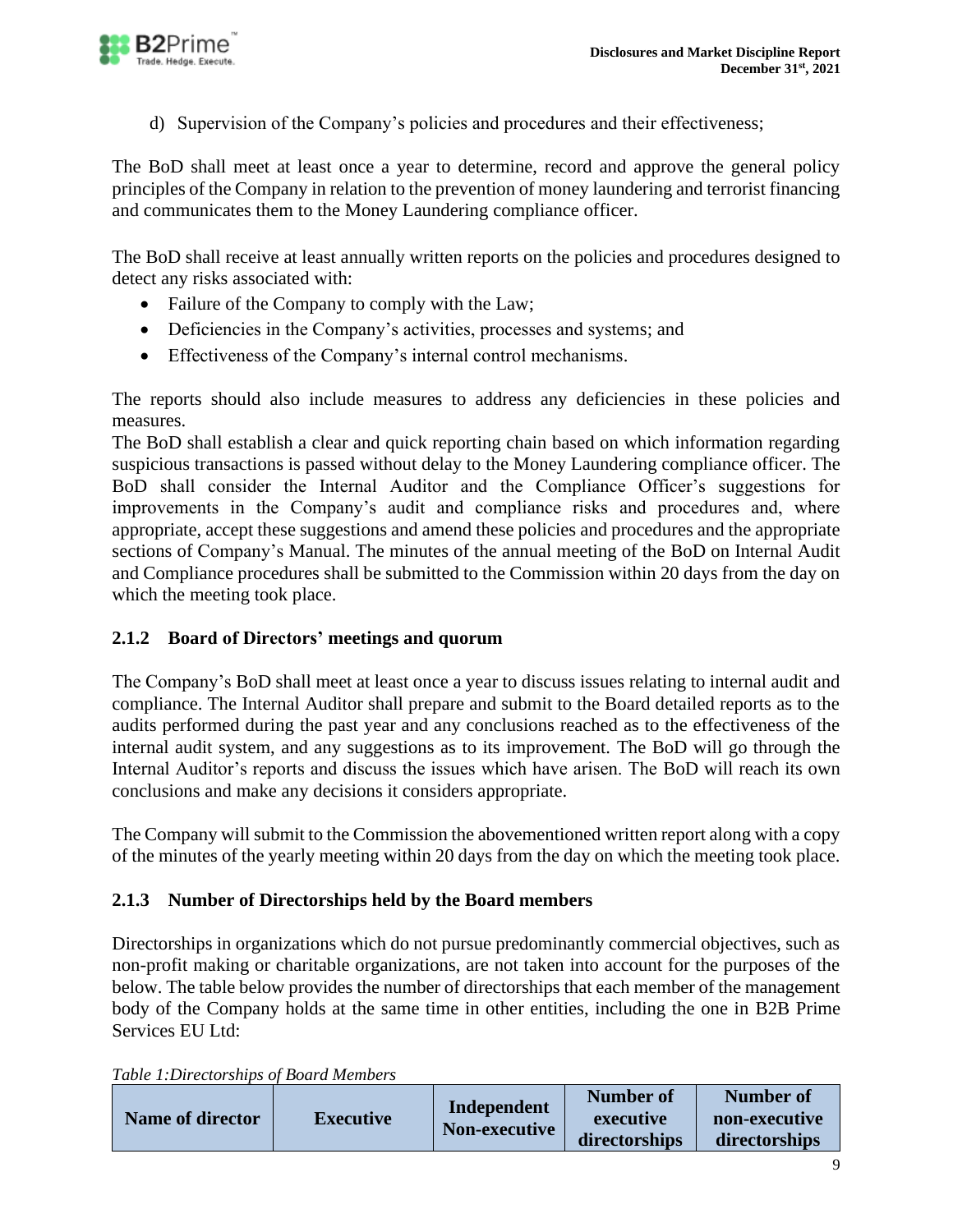

| Nicholas<br>Chrysochos                 | X |   |    |
|----------------------------------------|---|---|----|
| Michael<br>Abou<br>Jaoude <sup>1</sup> | X |   |    |
| Ievgeniia<br>Mykuliak <sup>1</sup>     | x |   |    |
| Kyriacos Kyriacou                      |   | X | 43 |
| Georgios<br>Papageorgiou               |   | X |    |

Note 1: Michael Abou Jaoude resigned on 31 August 2021. Ievgeniia Mykuliak ceased to be nonexecutive from 1 August 2021 and was appointed as executive on the same date. The BoD since 31 August 2021 has four (4) members.

### <span id="page-9-0"></span>**2.2 Board recruitment policy**

Recruitment of Board members combines an assessment of both technical capability and competency skills referenced against the Company's regulatory and operational framework.

Recruitment of Board members combines an assessment of both technical capability and competency skills referenced against the Company's regulatory and operational framework. It seeks to resource the specific experience and skills needed to ensure the optimum blend (diversity) of individual and aggregate capability having regard to the Company's long-term strategic plan.

The persons proposed for appointment to the Board should commit the necessary time and effort to fulfill their obligations. Prior to their appointment, the proposed persons should obtain the approval of the Commission.

Main factors influencing the decision to propose the appointment of potential Directors include:

- Integrity and honesty;
- High business acumen and judgment;
- Knowledge of financial matters including understanding of financial statements and important financial ratios;
- Knowledge and experience relevant to financial institutions;
- Risk Management experience; and
- Specialized skills and knowledge in finance, accounting, law, or related subject.

# <span id="page-9-1"></span>**2.3 Diversity Policy**

Diversity is increasingly seen as an asset to organizations and linked to better economic performance. It is an integral part of how the Company does business and imperative to commercial success.

The Company recognizes the value of a diverse and skilled workforce and management body, which includes and makes use of differences in the age, skills, experience, background, race and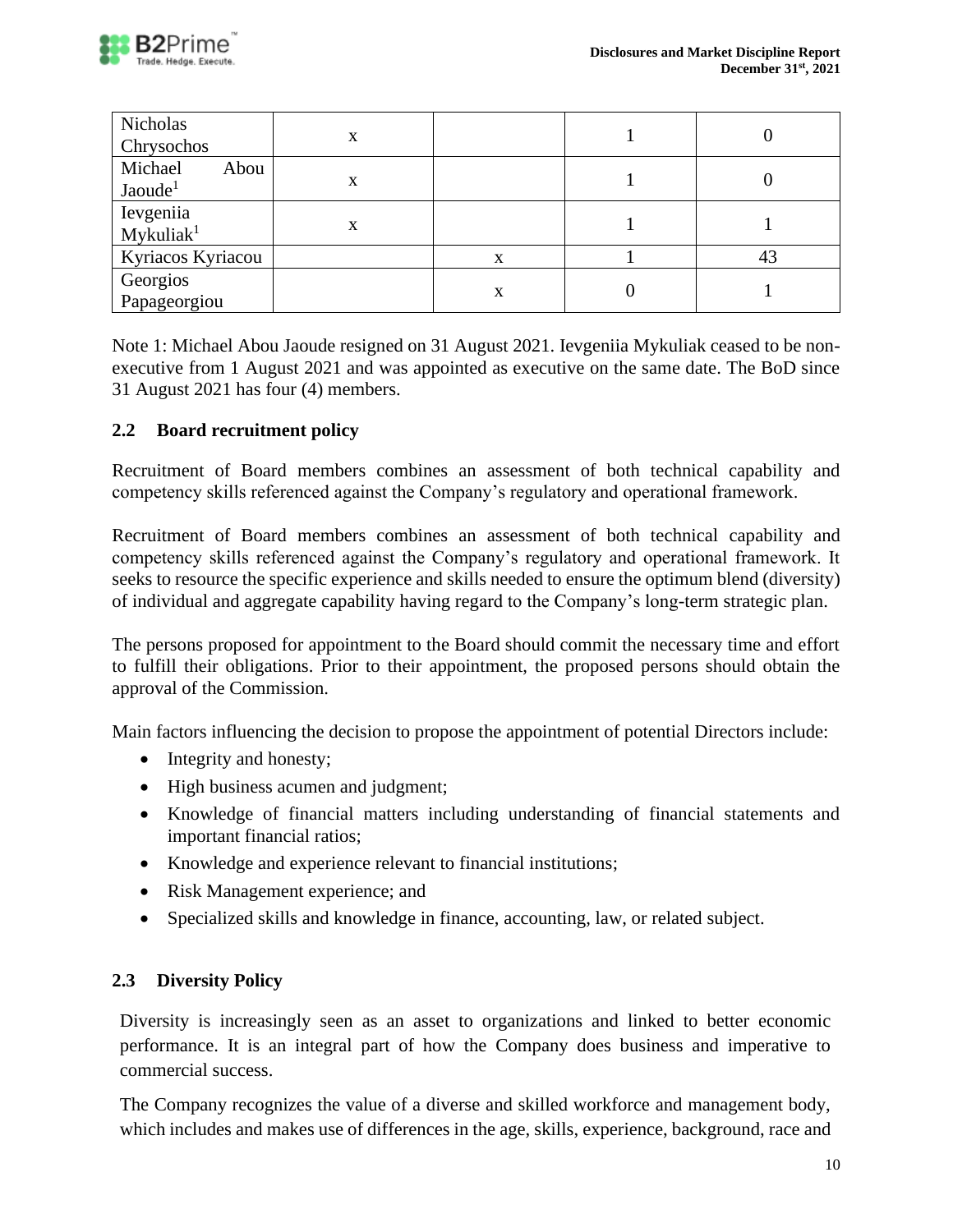

gender between them. A balance of these differences will be considered when determining the optimum composition.

The Company is committed to creating and maintaining an inclusive and collaborative workplace culture that will provide sustainability for the organization into the future. This is also documented as best practises in the Corporate Governance Code of many EU countries.

In line with the recent changes in the regulatory reporting framework, the Company is in the process of establishing a dedicated diversity policy in relation to the Management body.

# <span id="page-10-0"></span>**2.4 Governance Committees**

The Company has formed the below governance committees based on its current scale and complexity of its operations and the necessary level of elaborate governance oversight to adequately monitor its operational effectiveness and its potential risks.

# <span id="page-10-1"></span>**2.4.1 Risk Management Committee**

The Risk Management Committee is formed with the view to ensure the efficient management of the risks inherent in the provision of the investment services to clients, as well as the risks underlying the operation of the Company, in general.

Towards this direction, the Company shall adopt and maintain risk management policies, which identify the risks relating to the Company's activities, processes and systems and sets the level of risk tolerated by the Company. Also, the Risk Management Committee bears the responsibility to monitor the adequacy and effectiveness of the risk management policies and procedures that are in place, the level of compliance by the Company and its relevant persons with the policies and procedures adopted, as well as the adequacy and effectiveness of measures taken to address any deficiencies with respect with those policies and procedures that are in place, including failures by the Company's relevant persons to comply with those policies and procedures.

The Risk Management Committee reports directly to the Board and consist of two (2) Independent Non-executive Directors, Mr. Kyriacos Kyriacou and Mr. Georgios Papageorgiou.

The Risk Management Committee formally meets at least annually. Furthermore, extraordinary meetings can be called by any member of the Risk Management Committee. Minutes of all meetings are kept in writing and on file in the Company's premises.

# <span id="page-10-2"></span>**2.5 Board Recruitment**

One of the BoD's main responsibilities is to identify, evaluate and select candidates for the Board and ensure appropriate succession planning. The Senior Management is assigned the responsibility to review the qualifications of potential director candidates and make recommendations to the BoD.

The persons proposed for the appointment should have specialised skills and/or knowledge to enhance the collective knowledge of the BoD and must be able to commit the necessary time and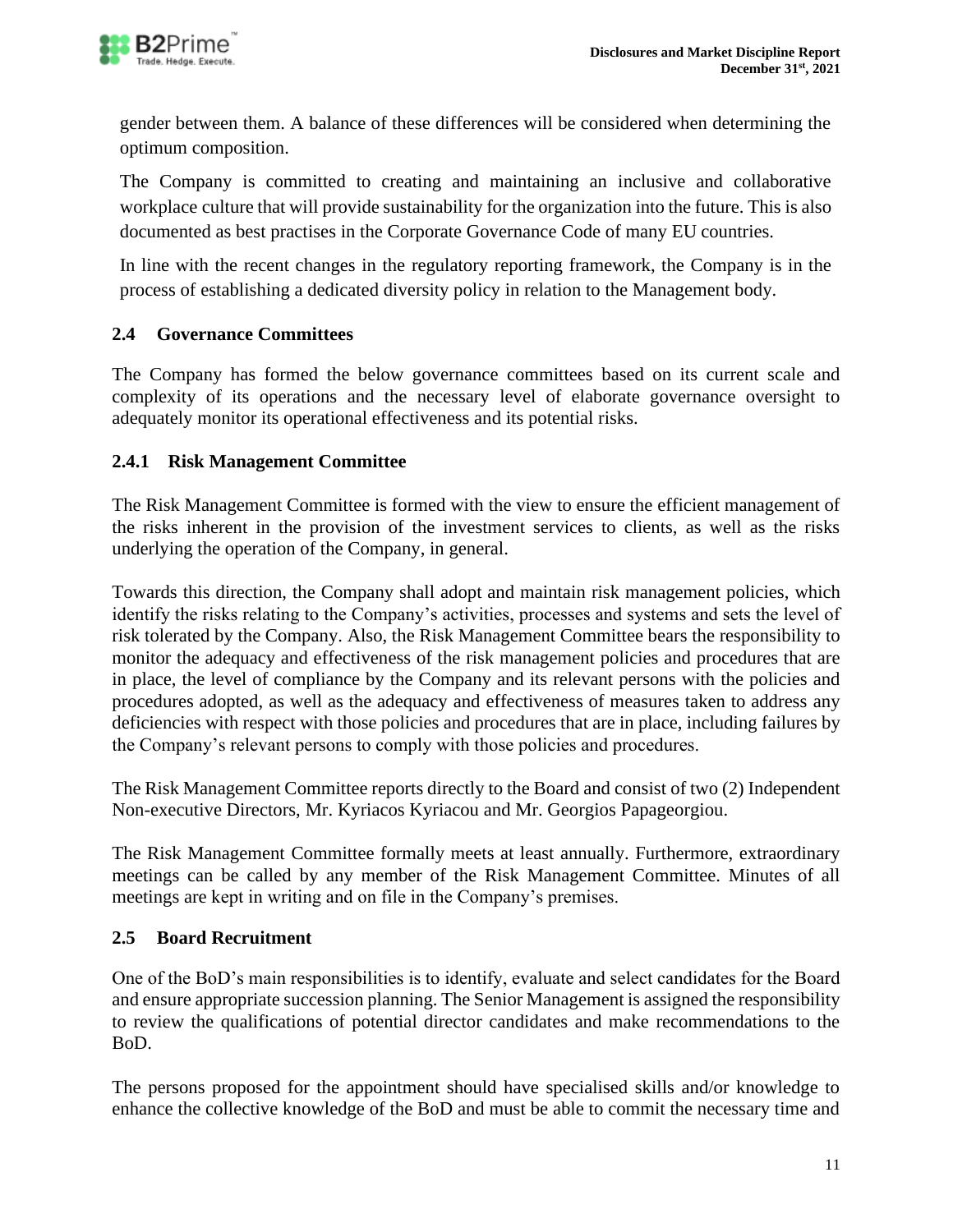

effort to fulfil their responsibilities. The final approval of a member of the Management Body is given by CySEC.

- Factors considered in the review of potential candidates include:
- Specialized skills and/or knowledge in accounting, finance, banking, law, business administration or related subject.
- Knowledge of and experience with financial institutions ("fit-and-proper").
- Integrity, honesty and the ability to generate public confidence.
- Knowledge of financial matters including understanding financial statements and financial ratios.
- Demonstrated sound business judgment.
- Clean criminal record
- Risk Management experience.

In line with the recent changes in the regulatory reporting framework, the Company is in the process of establishing a dedicated recruitment policy in relation to the BoD.

The Company's BoD is chosen to be specialists in various fields in order to be able to offer diversity and the expertise required to oversee its smooth operations.

# <span id="page-11-0"></span>**2.6 Reporting and Control**

In line with the requirements set out in the Cyprus Investment Firms Law and subsequent Directives, the Company has been able to maintain a good information flow to the Management **Bodies**, as it can be seen below:

| <b>Report Name</b>                 | <b>Report Description</b>                                                                                                                            | Owner                        | <b>Recipient</b>                          | <b>Frequency</b> | <b>Due Date</b> |
|------------------------------------|------------------------------------------------------------------------------------------------------------------------------------------------------|------------------------------|-------------------------------------------|------------------|-----------------|
| AML<br>Annual<br>Report            | To<br>inform<br>Senior<br>the<br>Management & the BoD of the<br>regarding<br>the<br>Company<br>Performance of AML function<br>during the year        | AML<br>Compliance<br>Officer | Senior<br>Management<br>$,$ BoD,<br>CySEC | Annual           | 31/03/2022      |
| Annual<br>Compliance<br>Report     | To<br>inform<br>Senior<br>the<br>Management & the BoD of the<br>regarding<br>the<br>Company<br>Performance of Compliance<br>function during the year | Compliance<br>Officer        | Senior<br>Management<br>, Bob,<br>CySEC   | Annual           | 30/04/2022      |
| Annual Internal Audit To<br>Report | inform<br>Senior<br>the<br>Management & the BoD of<br>the Company regarding the<br>Internal Auditor during the<br>vear                               |                              | Senior<br>Management<br>, Bob,<br>CySEC   | Annual           | 30/04/2022      |

*Table 2:Information flow on risk to Board*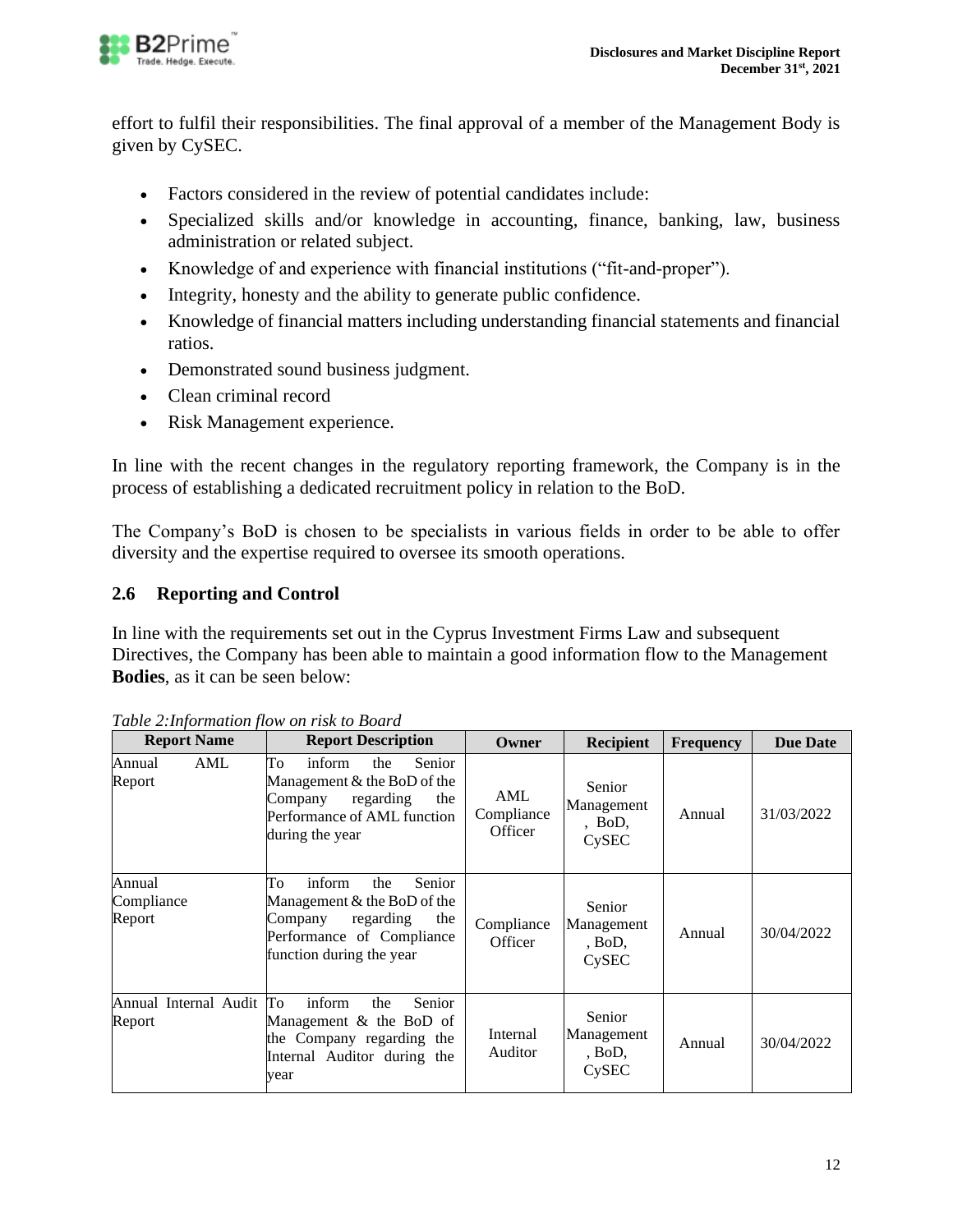

| Annual<br><b>Risk</b><br>Management<br>Report                                                   | To<br>work<br>the<br>present<br>Risk<br>undertaken by the<br>Manager during the year                                                                                                                          | <b>Risk Manager</b>                                               | Senior<br>Management<br>, BoD,<br>CySEC | Annual                       | 30/04/2022                                                         |
|-------------------------------------------------------------------------------------------------|---------------------------------------------------------------------------------------------------------------------------------------------------------------------------------------------------------------|-------------------------------------------------------------------|-----------------------------------------|------------------------------|--------------------------------------------------------------------|
| Pillar III Disclosures<br>(Market Discipline and<br>Disclosure) based on<br>the Audited figures | disclose<br>information<br>To<br>regarding Company's<br>risk<br>management, capital structure,<br>capital adequacy<br>risk<br>and<br>exposures                                                                | Senior<br>Management                                              | BoD,<br>CySEC,<br>Public                | Annual                       | 30/06/2022                                                         |
| Financial<br>Reporting                                                                          | It is a formal record of the<br>financial activities of the CIF                                                                                                                                               | External<br>Auditor                                               | BoD, CySEC                              | Annual                       | 31/05/2022                                                         |
| Suitability<br>Report                                                                           | It's a formal report, which is<br>required to be provided to the<br>retail clients of the CIF in<br>order to make a personal<br>recommendation to the client.                                                 | External<br>Auditor                                               | BoD, CySEC                              | Annual                       | 31/05/2022                                                         |
| Audited<br>of<br>Statement<br>Eligible Funds                                                    | A measure of the CIF's ICF. It<br>is expressed based on a risk-<br>based approach taking into<br>account the reliability of the<br>statement of eligible funds and<br>financial instruments.                  | External<br>Auditor                                               | BoD, CySEC                              | Annual                       | 31/05/2022                                                         |
| Capital<br>Adequacy<br>Reporting                                                                | A measure of the CIF's<br>capital. It is expressed as a<br>percentage and is used to<br>depositors<br>protect<br>and<br>promote the stability<br>and<br>efficiency of financial systems<br>all over the world | <b>Risk</b><br>Management<br>Function/<br>Financial<br>Department | Senior<br>Management,<br>CySEC          | Quarterly<br>plus<br>Audited | 11/05/2021<br>11/08/2021<br>11/11/2021<br>11/02/2022<br>30/06/2022 |

# <span id="page-12-0"></span>**3 Remuneration Policy and Practices**

The Remuneration Policy is the internal document approved by the BoD of the Company and its provisions are applicable to each Director, Officer and Employee. The remuneration varies for different positions/roles depending on each position's actual functional requirements, and it is set at levels, which reflect the knowledge level, experience, accountability, and responsibility needed for an employee to perform each position/role.

The Company when establishing and applying the total remuneration policies, including the salaries and discretionary pension benefits, for categories of staff, including senior management, risk takers, staff engaged in control functions and any employee receiving total remuneration that takes them into the same remuneration bracket as senior management and risk takers, whose professional activities have a material impact on their risk profile, must comply with the following principles in a manner and to the extent that is appropriate to their size, internal organization and the nature, scope and complexity of their activities: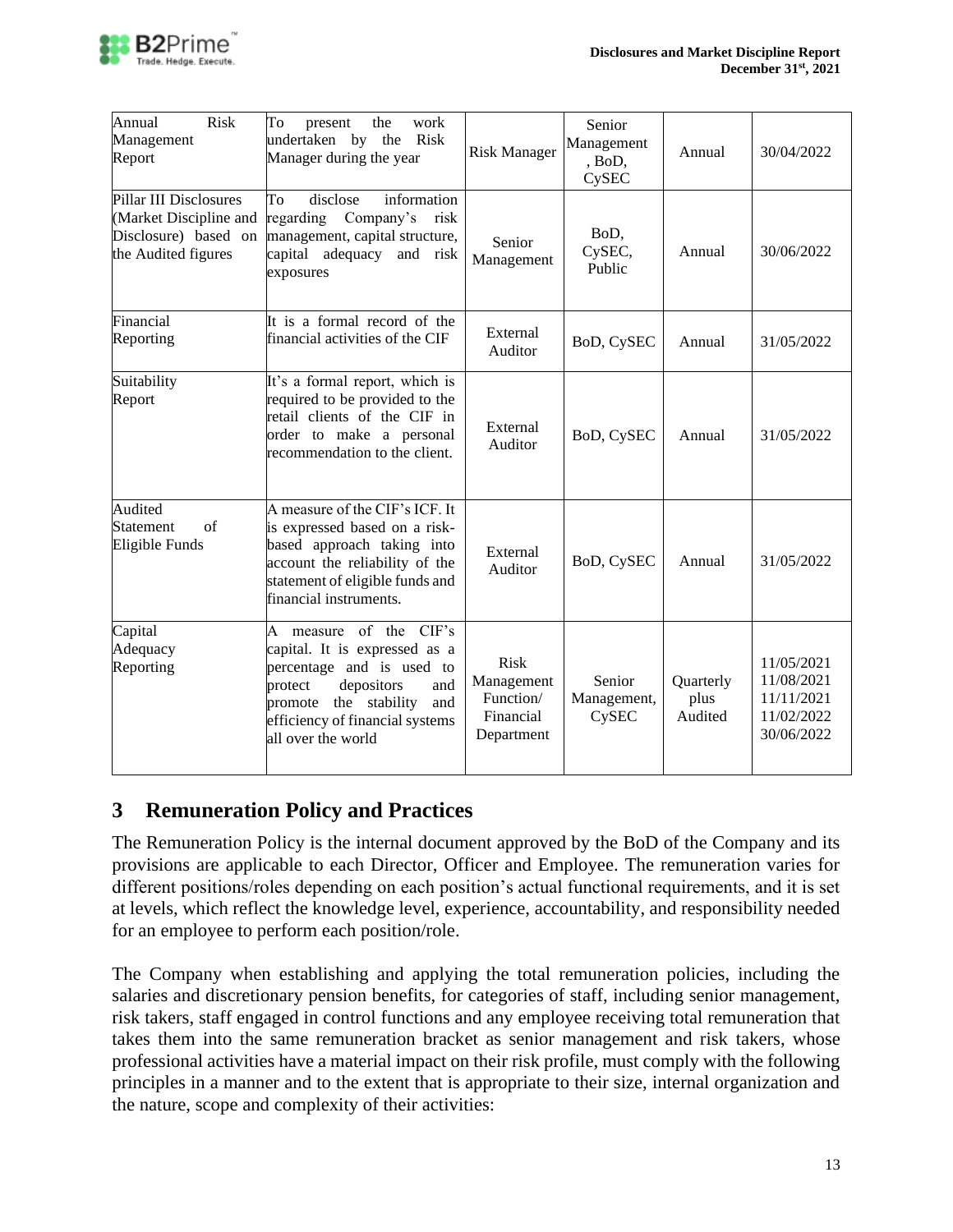

- 1. The RP is consistent with and promotes sound and effective risk management and does not encourage risk-taking that exceeds the level of tolerated risk of the Company;
- 2. The RP is in line with the business strategy, objectives, values and long-term interests of the Company, and incorporates measures to avoid conflicts of interest;
- 3. The implementation of the RP is, at least annually, subject to central and independent internal review for compliance with policies and procedures for remuneration adopted by the BoD;
- 4. Staff engaged in control functions are independent from the business units they oversee, have appropriate authority, and are remunerated in accordance with the achievement of the objectives linked to their functions, independent of the performance of the business areas they control;
- 5. The remuneration of the senior officers in the risk management and compliance functions is directly overseen by the Board;
- 6. The RP, taking into account national criteria on wage setting, makes a clear distinction between criteria for setting:
	- a. Basic fixed remuneration, which should primarily reflect relevant professional experience and organizational responsibility as set out in an employee's job description as part of the terms of employment; and
	- b. Variable remuneration which should reflect a sustainable and risk adjusted performance as well as performance in excess of that required to fulfil the employee's job description as part of the terms of employment.

The BoD is responsible for determining and approving the Company's remuneration policy and practices. The Board of Director's is also responsible to monitor the Company's compliance towards the approved policy and to identify and work towards any deficiencies. The BoD meets at least once a year, and whenever the need arises, to discuss issues and to reformulate the policy where this is necessary on account of changes and developments, whether internal to the Company or external in its market environment. Any changes in the Company's remuneration policy can be brought about only as a result of a decision of its BoD.

# <span id="page-13-0"></span>**3.1 Design and Structure of Remuneration**

The Remuneration that employees receive for their professional activities at the Company must be stipulated definitively in their employment contracts. The employment contract and any subsequent amendments must be in written form. The BoD drafts and organizes the regular review of the RP with the assistance of the Remuneration and Nomination Committee and the relevant departments if required. The RP becomes effective upon approval by the BoD. The RP is reviewed by the BoD on a regular basis, at least once a year.

The Company believes that remuneration should as far as possible to be individually designed and with that encourage employees to perform according to the Company's goals, strategy and vision. The remuneration should also encourage employees to act according to the Company's values: simplicity, care and openness, since this is considered to be the foundation for a successful and long- term business. Further, the total remuneration should be designed in a way that makes the Company attracts employees with the needed skills within the existing margins of costs.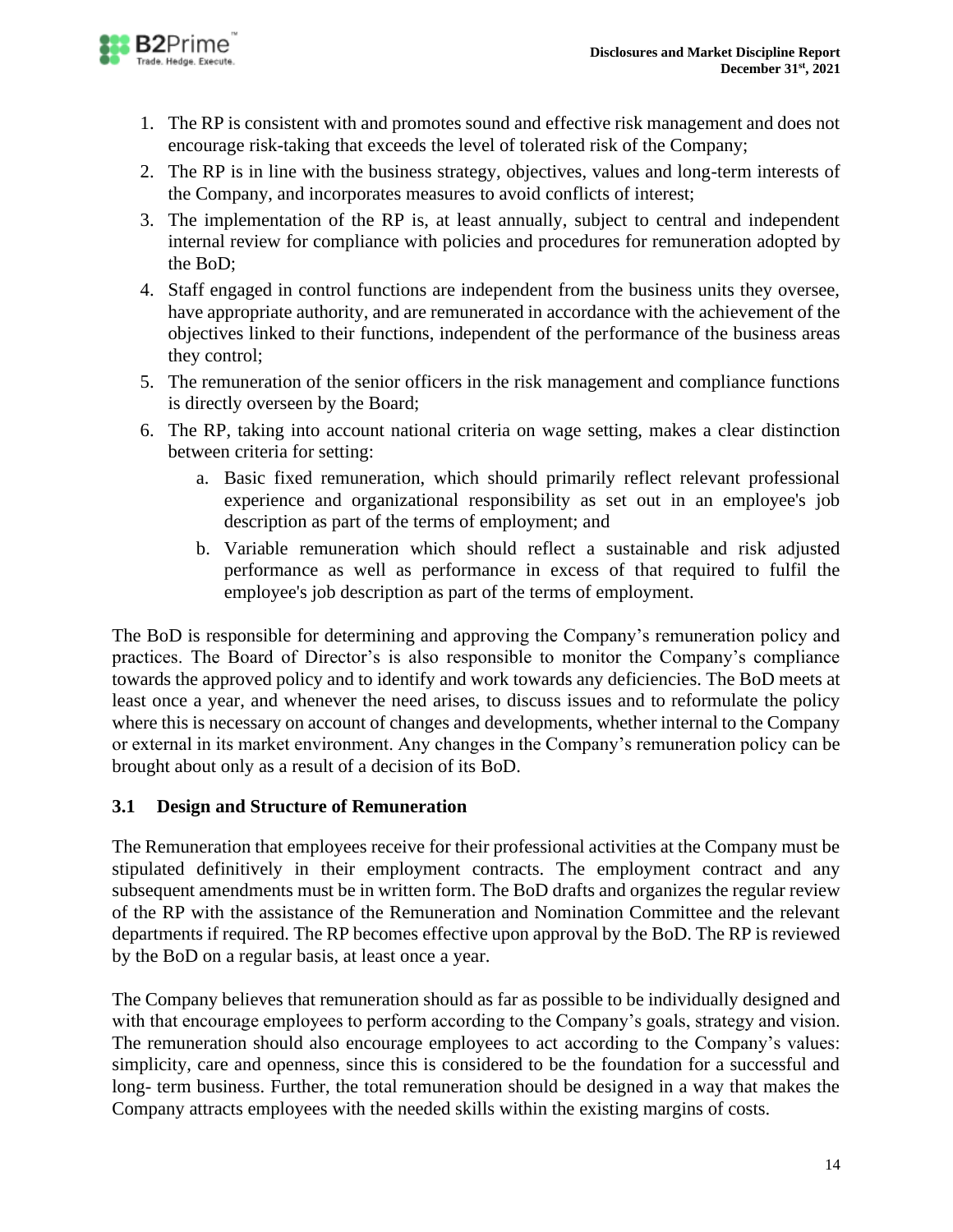

The employees' total remuneration consists of a fixed component and, under certain conditions, a discretionary gift component. The Company's general structure of remuneration is detailed below:

- 1. None of the Company's employees and/or Directors can be remunerated based on the successful promotion of certain products or financial instruments over others as it may create a conflict of interest in promoting what is best or most suitable for the client; and
- 2. Where variable remuneration (i.e., discretionary gift payment) is adopted, the Company will endeavour to maintain a balance between the fixed and the variable component with the variable not exceeding the fixed. In circumstances where the Company's overall performance allows for the variable remuneration to potentially exceed the fixed component, the BoD may extraordinarily approve such excesses. Before confirming the amount, each recipient is entitled to on the merits of their qualitative and quantitative performance, the BoD will:
- a. ascertains whether the recipient was a direct contributor to the Company's performance (i.e., performance fee income);
- b. assesses whether in exercising his/her role deviated from the client's prescribed risk tolerance levels; and
- c. adjusts the performance related gifts either lower if the risk level was exceeded, or higher if the risk level was maintained below eligible levels. The adjustment should be reflective of the extend of the deviation from the client prescribed risk appetite limits.

### Fixed remuneration:

### *Executive/Managing Directors and Senior Management Personnel:*

Executive Directors and Senior Management shall be eligible for an annual fixed remuneration paid in 13 instalments as may approved by the BoD, always taking into consideration the scale and complexity of the Company's operations, prevailing market conditions and geographical area of operation. The shareholders may recommend increments to the existing remuneration structure and the BoD may approve them.

### *Non-Executive/Independent Director:*

The Non-Executive / Independent Directors may receive a monthly remuneration by way of Director's fees invoiced to the Company. All non-executive members will be required to attend frequent BoD meetings. Attendance via teleconference is accepted in cases where the director cannot appear in person due to overseas travel.

# *Employees/other staff:*

Employees are entitled to both fixed and variable remuneration. For the fixed remuneration, the employees will be entitled to an annual remuneration paid in 13 instalments as may be approved by the BoD. The fixed remuneration will include any statutory contributions (such as social insurance) by the employee. The variable remuneration will be based on the individual performance of each employee and the Company's performance.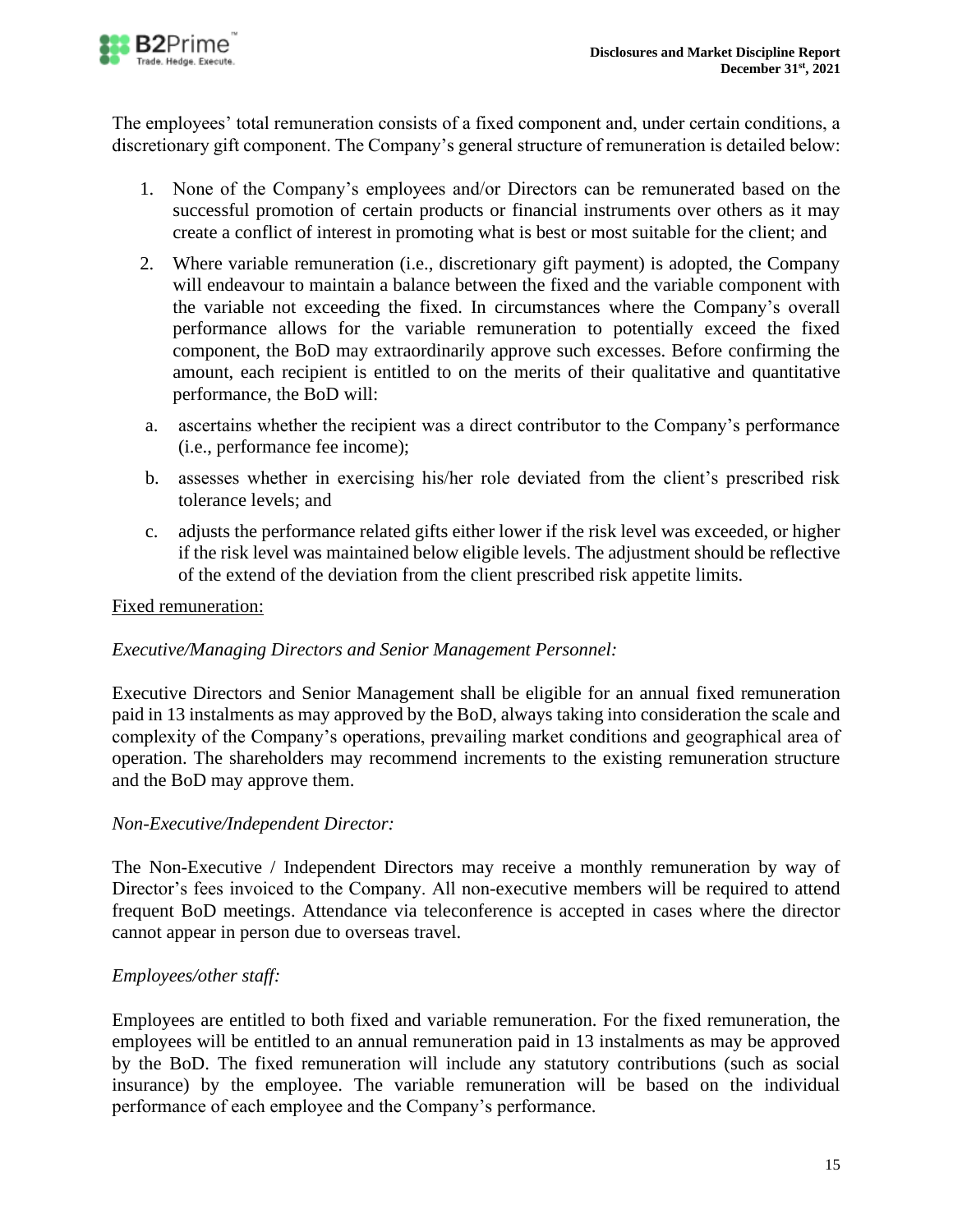

### Variable/Performance-based remuneration:

It is intended to motivate and reward high performers who strengthen long-term customer relations and generate income and shareholder value. The discretionary bonus is determined by the BoD through assessment of the financial and non-financial performance of the financial year against targes and a quantitative and qualitative assessment of a number of variables during the aforementioned year as indicated by a defined scorecard. Bonuses are capped at 50% of annual total fixed pay. The Board assesses performance on a quarterly basis and the bonus are paid at the end of the following month.

### <span id="page-15-0"></span>**3.2 Link between Pay and Performance**

Remuneration policies and practices implemented by the Company were intentionally simplified to the basic requirements of recruiting and maintaining high level professional personnel. The BoD considers such approach as the most practical at this stage as it corresponds to the scale and complexity of the Company's operations. To this respect, the Company has decided to follow fixed remuneration scales for all employees including top Management. More complex stimulating remuneration schemes are expected to be introduced in the future depending on the Company's results and growth.

Total staff cost for the year ending 2021 was  $\epsilon$ 238,301 (2020:  $\epsilon$ 188,493) included social insurance and other contributions for Directors.

The Company's value of its on and off-balance sheet assets is on average less than  $\epsilon$ 100 million over the four‐year period immediately preceding the 2021 financial year and no individual's (Director or employee) receives an annual variable remuneration which exceeds €50,000 and represents more than one fourth of the individual's total annual remuneration. Therefore, the Company benefits from the derogation of Article 32(4) of Directive (EU) 2019/2034.

The table below presents the remuneration of the members of the BoD and other key management personnel whose professional activities have a material impact on the risk profile of the Company for the for the reporting period:

| <b>EUR</b>                     | No. of<br>beneficiaries | Fixed   | No. of<br>beneficiaries  | <b>Variable</b>              | <b>Of</b><br>which<br>in<br>cash | <b>Of</b><br>which<br>in<br>shares | <b>Of</b><br>which<br>in<br>share-<br>linked<br>instr. | <b>Of</b><br>which<br>other<br>type<br>of<br>instr. | <b>Total</b> |
|--------------------------------|-------------------------|---------|--------------------------|------------------------------|----------------------------------|------------------------------------|--------------------------------------------------------|-----------------------------------------------------|--------------|
| Executive<br>directors         | 2                       | 104,951 | $\overline{\phantom{a}}$ | $\overline{\phantom{a}}$     | $\overline{\phantom{a}}$         | $\overline{\phantom{0}}$           | $\overline{\phantom{a}}$                               | $\overline{\phantom{a}}$                            | 104,951      |
| Non-<br>executive<br>directors | 2                       | 23,250  |                          | $\qquad \qquad \blacksquare$ | $\overline{\phantom{0}}$         | ٠                                  |                                                        | $\overline{\phantom{0}}$                            | 23,250       |
| Key<br>management              | 5                       | 110,100 | $\overline{\phantom{0}}$ | $\overline{\phantom{a}}$     |                                  |                                    |                                                        |                                                     | 110,100      |
| Total                          | 9                       | 238,301 | $\overline{\phantom{0}}$ | $\overline{\phantom{0}}$     | $\overline{\phantom{a}}$         | $\overline{\phantom{0}}$           |                                                        | $\overline{\phantom{a}}$                            | 238,301      |

#### Table 13: Quantitative information on remuneration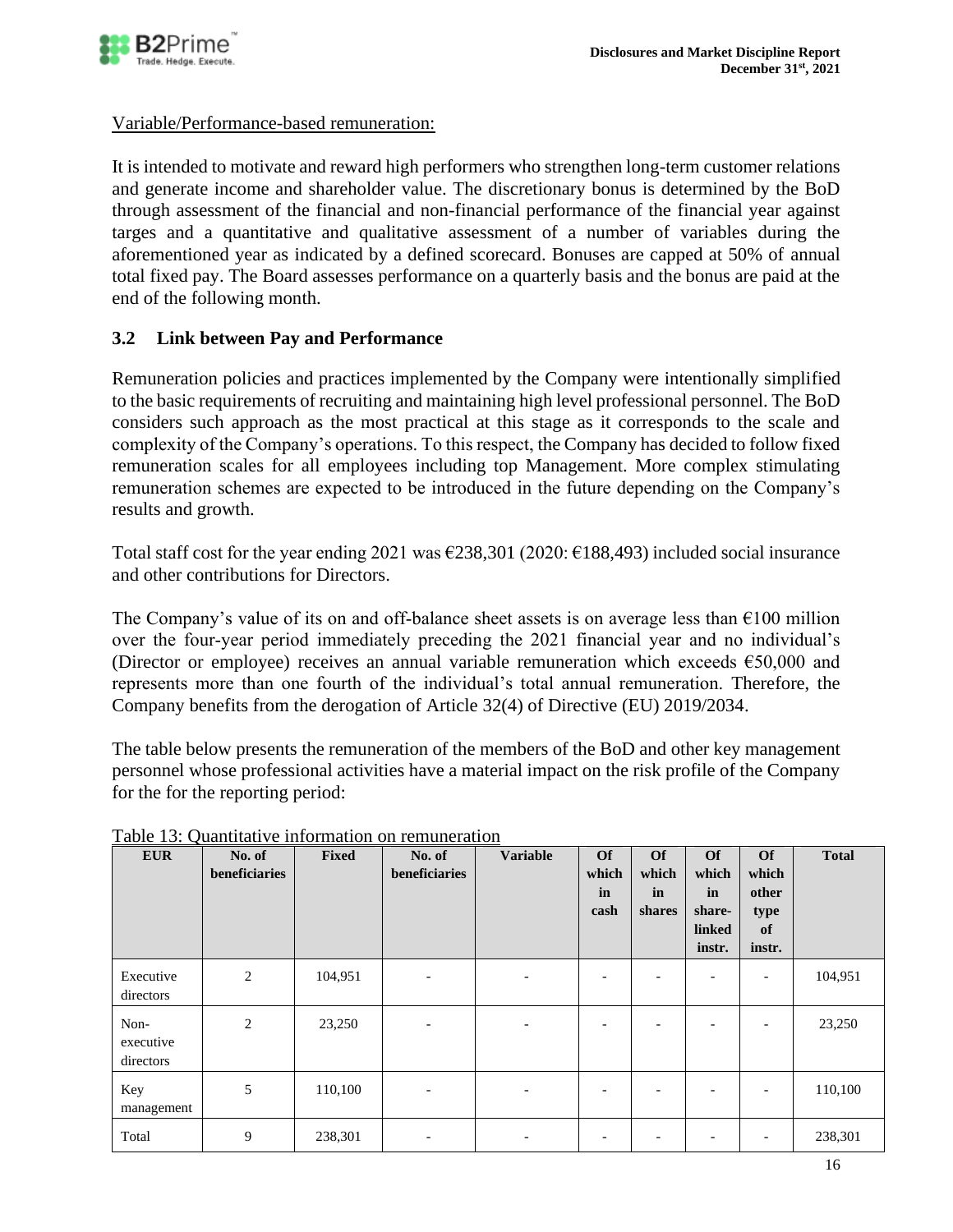

| <b>Business area</b> | No. of        | <b>Fixed</b> | <b>Variable</b> | <b>Total</b> |
|----------------------|---------------|--------------|-----------------|--------------|
|                      | beneficiaries | remuneration | remuneration    | remuneration |
| <b>Brokerage</b>     |               | 32,500       | O               | 32,500       |
| Back office          |               | 9,100        | 0               | 9,100        |
| IT                   |               | 29,500       | $\theta$        | 29,500       |
| Control<br>functions | 2             | 71,500       | 0               | 71,500       |
| <b>Total</b>         |               | 142,600      |                 | 142,600      |

It is noted that for the reporting period and in respect of the members of the BoD and other key management personnel whose professional activities have a material impact on the risk profile of the Company there were zero amounts of:

- deferred remuneration awarded for previous performance periods of neither amounts due to vest in the current reporting period nor due to vest in subsequent years
- deferred remuneration due to vest and paid out in the current reporting period and that is reduced through performance adjustments
- amounts of guaranteed variable remuneration awards during the reporting period
- amounts of severance payments awarded and paid out during the reporting period

# <span id="page-16-0"></span>**4 Risk Management Objectives and Policies**

# <span id="page-16-1"></span>**4.1 Approach to Risk Management**

There is a formal structure for monitoring and managing risks across the Company comprising of detailed risk management frameworks (including policies and supporting documentation) and independent governance and oversight of risk.

First line of defense - Managers are responsible for establishing an effective control framework within their area of operations and identifying and controlling all risks so that they are operating within the organizational risk appetite and are fully compliant with Company policies and where appropriate defined thresholds.

Second line of defense - the Risk Management Function is responsible for proposing to the Board appropriate objectives and measures to define the Company's risk appetite and for devising the suite of policies necessary to control the business including the overarching framework and for independently monitoring the risk profile, providing additional assurance where required. Risk will leverage their expertise by providing frameworks, tools and techniques to assist management in meeting their responsibilities, as well as acting as a central coordinator to identify enterprisewide risks and make recommendations to address them.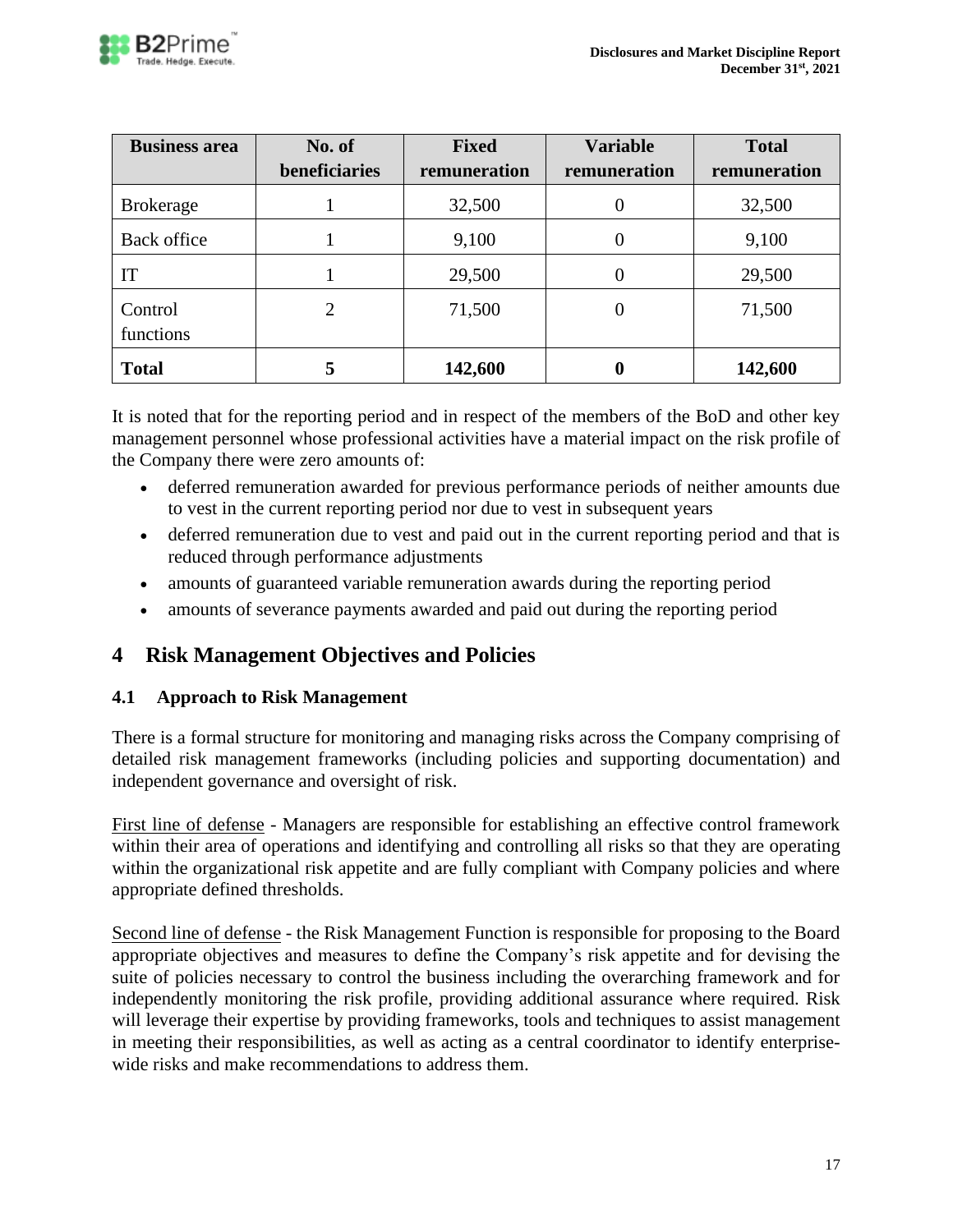

Third line of defense comprises the Internal Audit Function which is responsible for providing assurance to the Board and senior management on the adequacy of design and operational effectiveness of the systems of internal controls.

# <span id="page-17-0"></span>**4.2 Risk Appetite**

Risk Appetite limits the risks which the business can accept in pursuit of its strategic objectives. Risk Appetite is formally reviewed annually and is monitored on an ongoing basis for adherence. The Company's strategy, business plan and capital and liquidity plans are set with reference to Risk Appetite.

The Board approves the Risk Appetite, which defines the level of risk that the Company is prepared to accept to achieve its strategic objectives and is translated into specific risk measures that are tracked, monitored, and reported to the Board. The Risk Appetite framework has been designed to create clear links to the strategic long-term plan, capital planning, stress testing and the Company's risk management framework. The review and approval process are undertaken at least annually.

The Company's Risk Appetite covers three core areas, financial risk, reputational risk, and operational risk. The risk appetite measures are integrated into decision making, monitoring, and reporting processes, with early warning trigger levels set to drive any required corrective action before overall tolerance levels are reached.

### <span id="page-17-1"></span>**4.3 Risk Management Function**

The Risk Management function is independent from other operational functions, possesses the necessary authority for the fulfilment of relevant duties and responsibilities, as well as direct access to the Company's BoD.

The Risk Management Function operates under the leadership of the Risk Manager who reports directly to the Senior Management and the Board. The role of the Risk Manager is undertaken inhouse with specific expertise and structured to provide analysis, challenge, understanding and oversight of each of the principal risks faced by the Company.

The Risk Manager is responsible for the following tasks:

- a) to establish, implement and maintain adequate risk management policies and procedures which identify the risks relating to the Company's activities, processes and systems, and where appropriate, set the level of risk tolerated by the Company;
- b) to adopt effective arrangements, processes and mechanisms to manage the risks relating to the Company's activities, processes and systems, in light of that level of risk tolerance;
- c) to monitor the following:
	- i. the adequacy and effectiveness of the Company's risk management policies and procedures;
	- ii. the level of compliance by the Company and its relevant persons with the arrangements, processes and mechanisms adopted in for managing relevant risks; and
	- iii. the adequacy and effectiveness of measures taken to address any deficiencies in those policies, procedures, arrangements, processes and mechanisms, including failures by the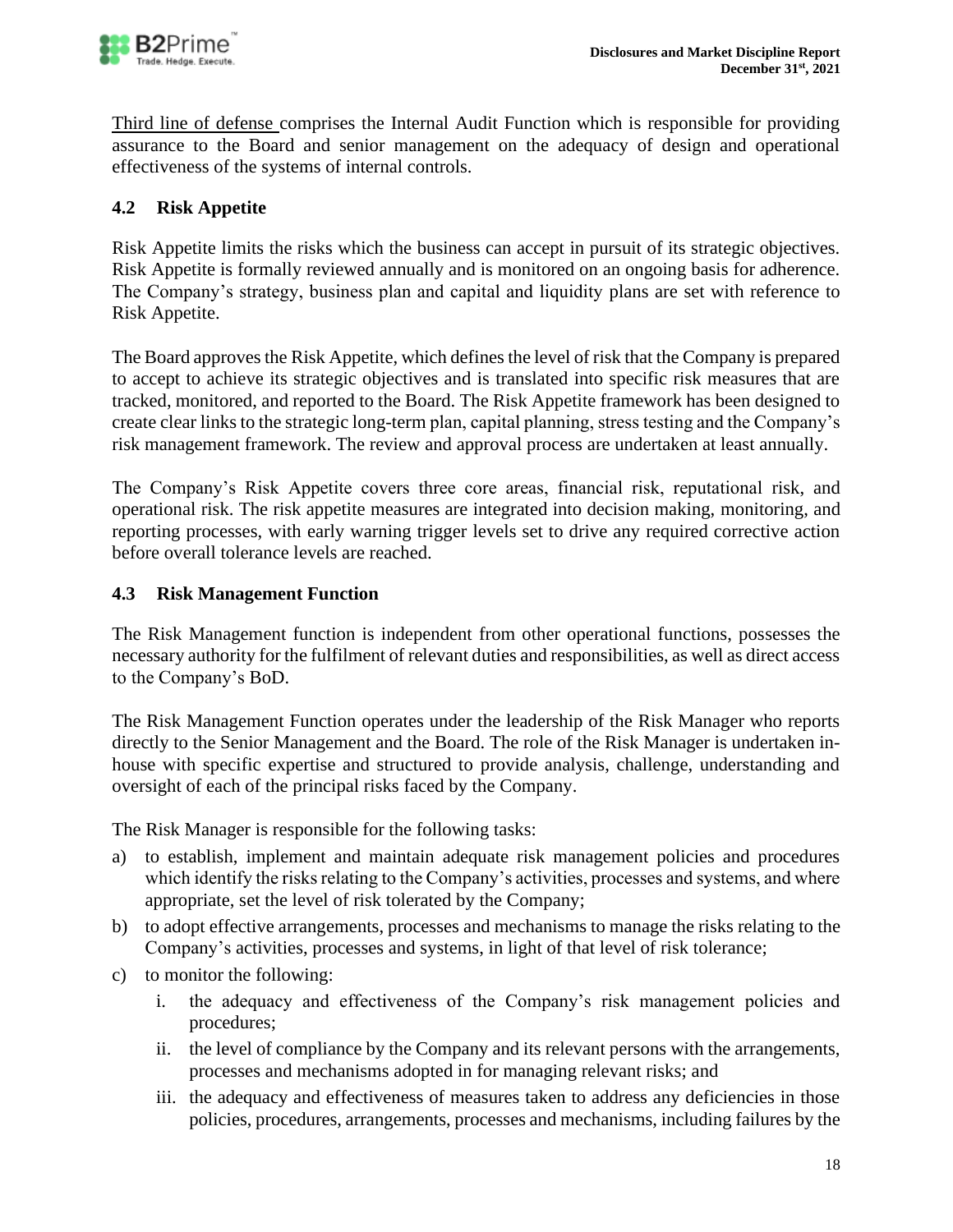

relevant persons of the Company to comply with such arrangements, processes and mechanisms or follow such policies and procedures.

- d) to provide reports and advice to the BoD at least annually, on the adequacy of risk management policies and procedures designed to identify and manage risks relating to the Company's activities, indicating in particular whether the appropriate remedial measures have been taken in the event of any deficiencies; and
- <span id="page-18-0"></span>e) Provision of ICAAP training to relevant employees and senior management.

# **4.4 Risk Management Framework**

The Company' aim is to embed explicit and robust risk management practices across its entire business operations, in order to ensure that the level of risk it faces is consistent with its corporate objectives and its level of risk tolerance. This is achieved through the implementation of a comprehensive risk management framework for the identification, assessment, monitoring and control of all relevant risks. The framework also enables the Company to continually align its business objectives against a background of changing risks and uncertainty.

The risk management framework:

- Enables the Company to proactively manage its risks in a systematic manner;
- Ensures that appropriate measures are in place to mitigate risks;
- Creates a culture of risk awareness within the Company; and
- Ensures that risk management is an integral part of the Company's decision-making process.

# <span id="page-18-1"></span>**4.4.1 Risk Identification**

The Risk Identification process provides guidance on the sources to investigate and research in order to identify new and emerging risks and sets out consistent principles, which should be applied.

### <span id="page-18-2"></span>**4.4.2 Risk Assessment**

The Risk Assessment process is the means through which the Company understands and estimates the effect of risk on the business and the processes, systems and controls that mitigate those risks to an acceptable level.

### <span id="page-18-3"></span>**4.4.3 Risk monitoring and control**

Based on the Risk Assessment findings and having the Risk Appetite as a benchmark the Company decides to eliminate, mitigate, or tolerate the risks faced and accordingly takes appropriate actions and measures to achieve the decision being made. The actions and measures are monitored for performance and change achievement.

### <span id="page-18-4"></span>**4.4.4 Stress Testing**

Stress testing is a key risk management tool used by the Company to rehearse the business response to a range of scenarios, based on variations of market, economic and other operating environment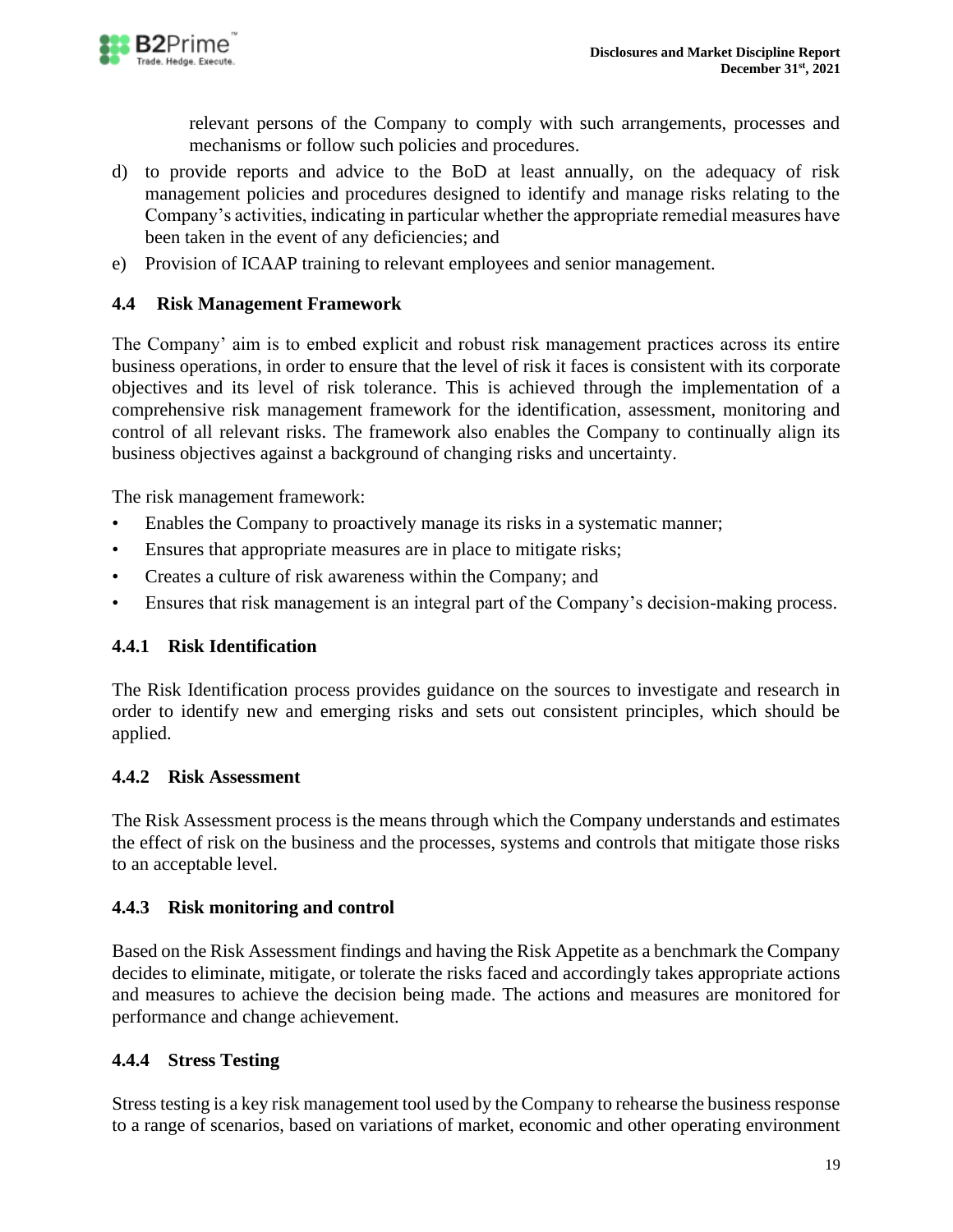

conditions. Stress tests are performed for both internal and regulatory purposes and serve an important role in:

- Understanding the risk profile of the Company.
- The evaluation of the Company's capital adequacy in absorbing potential losses under stressed conditions: This takes place in the context of the Company's ICAAP on an annual basis.
- The evaluation of the Company's strategy: Senior management considers the stress test results against the approved business plans and determines whether any corrective actions need to be taken. Overall, stress testing allows senior management to determine whether the Company's exposures correspond to its risk appetite.
- The establishment or revision of limits: Stress test results, where applicable, are part of the risk management processes for the establishment or revision of limits across products, different market risk variables and portfolios.

The ultimate responsibility and ownership of the Company's stress testing policy rests with the BoD. If the stress testing scenarios reveal vulnerability to a given set of risks, the management should make recommendations to the BoD for mitigation measures or actions. These may vary depending on the circumstances and include one or more of the following:

- Review the overall business strategy, risk appetite, capital and liquidity planning.
- Review limits.
- Reduce underlying risk positions through risk mitigation strategies.
- Consider an increase in capital.
- Enhance contingency planning.

The Company performs financial modelling and stress analysis on a frequent basis especially when year-end financial results are available or when it revises its business plan, mainly through its ICAAP report.

### <span id="page-19-0"></span>**4.5 Internal Capital & Liquidity Adequacy Assessment Process**

The Company has established an ICAAP which is documented in an annual ICAAP Report in accordance with Article 34 of the Law 97(I)/2021, Section 104(2) of the Law and Section 68 of the revoked Investment Services Law. Upon CySEC's request the ICAAP Report shall be submitted to CySEC.

The ICAAP report describes how the Company has implemented and embedded the management of the various risks to which it is exposed to the capital planning and capital allocation process. The ICAAP also describes the Company's Risk Management framework, which includes, inter alia, its risk profile and risk appetite, the risk management limits, the measures that need to be taken and, where necessary, the Pillar II capital to be held for the most material risks faced by the Company.

In performing its ICAAP, the Company has adopted the "Pillar I" approach. In particular, the Company uses simple methods to quantify the capital requirements, over and above the Pillar I minimum requirement, as more advanced approaches are considered unsuitable for the size and complexity of the Company and require extensive use of resources and time to produce.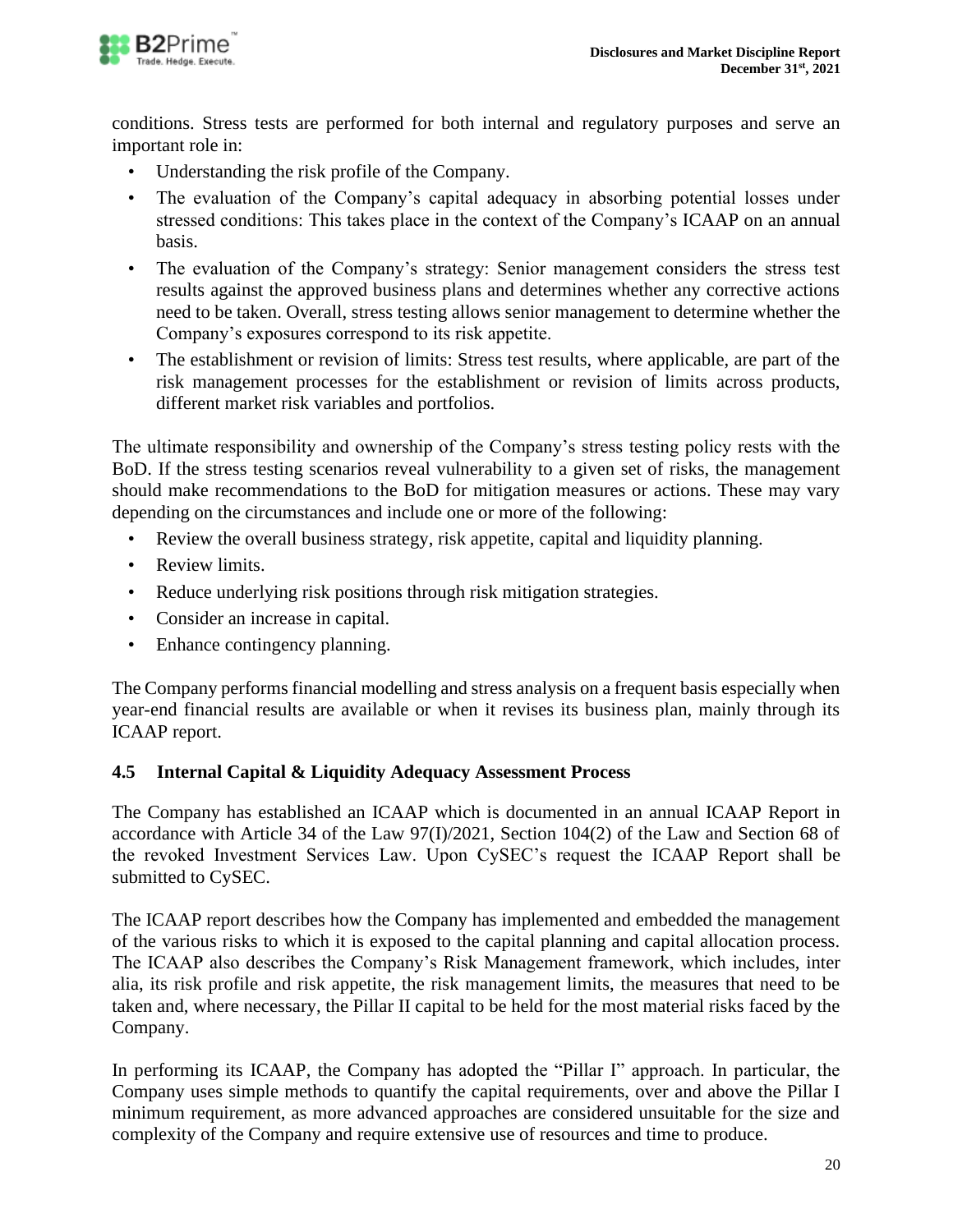

In particular, the Company will focus its assessment on the identification of key risks, quantification of these risks and the mechanisms used for allocating capital for these risks. The ICAAP will be structured around the following elements:

- Pillar 1 capital (i.e., capturing the capital requirements in line with IFR ;
- Risks covered by Pillar 2 (e.g., capturing additional requirements on capital self-imposed by the Company or imposed by the Commission);
- The forward-looking capital planning, i.e., the credibility of the assumptions used and the evolution of capital adequacy in the planning horizon; and
- The stress testing, i.e., the breadth and depth of the stress and reverse stress scenarios as well as the outcome of the stress testing.

Based on the assessment of risks and all internal and risk external factors, the main deficiencies and weaknesses found by the application of the ICAAP should be summarized and, if found to be significant, an action plan should be put together and presented as part of the ICAAP report by the RM. This action plan may include, inter alia, the following measures:

- Modification of the Company's risk profile, i.e., reduction of a certain activity or activities, application of new risk mitigation techniques, revision of limits, etc.;
- Improvements in internal governance and internal organization as well as improvements in risk management and internal control; and
- Modification of the own funds target, stating the related adaptation period, if appropriate.

### <span id="page-20-0"></span>**4.6 Board Declaration - Adequacy of the Risk Management arrangements**

The BoD is ultimately responsible for the risk management framework of the Company. The risk management framework is the totality of systems, structures, policies, processes and people within the Company that identify, assess, mitigate and monitor all internal and external sources of risk that could have a material impact on the Company's operations.

The Board is responsible for reviewing the effectiveness of the Company's risk management arrangements and systems of financial and internal control. These are designed to manage rather than eliminate the risks of not achieving business objectives, and - as such - offer reasonable but not absolute assurance against fraud, material misstatement and loss.

The Board considers that it has in place adequate systems and controls with regard to the Company's profile and strategy and an appropriate array of assurance mechanisms, properly resourced and skilled, to avoid or minimize loss. The Risk Manager is responsible to prepare a Risk Management report at least annually which is submitted to the BoD for review and approval. The members of the BoD are responsible to review the issues identified and see that the senior management take mitigating actions where necessary by taking into account the principle of proportionality.

# <span id="page-20-1"></span>**4.7 Board Risk Statement**

Considering its current nature, scale and complexity of operations, the Company has developed a policy that establishes and applies processes and mechanisms that are most appropriate and effective in monitoring activities.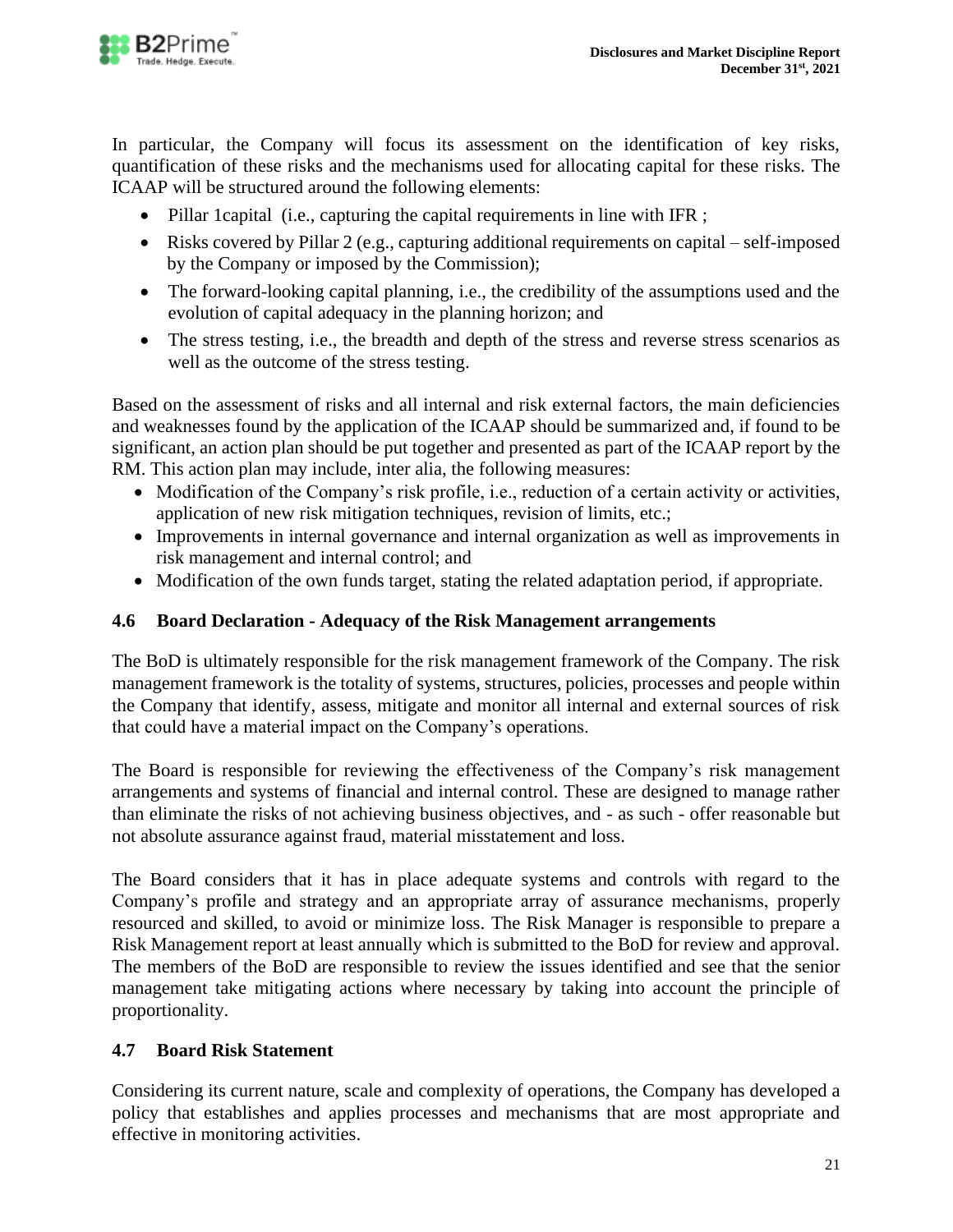

The aim is to promptly identify, measure, manage, report and monitor risks that interfere with the achievement of the Company's strategic, operational and financial objectives. The policy includes adjusting the risk profile in line with the Company's stated risk tolerance to respond to new threats and opportunities in order to minimize risks and optimize returns.

Risk appetite measures are integrated into decision making, monitoring and reporting processes, with early warning trigger levels set to drive any required corrective action before overall tolerance levels are reached. Risks are assessed systematically and evaluated as to the probability of a risk scenario occurring, as well as the severity of the consequences should they occur. The following table sets out a number of key measures used to monitor the Company's risk profile:

| <b>Risk Type</b>            | <b>Metrics</b>                                                                                | <b>Comment</b>                                                                                                                                                                                                                                               | <b>Measure as at</b><br>31/12/21                                   |  |  |
|-----------------------------|-----------------------------------------------------------------------------------------------|--------------------------------------------------------------------------------------------------------------------------------------------------------------------------------------------------------------------------------------------------------------|--------------------------------------------------------------------|--|--|
| Capital<br>adequacy<br>risk | Tier1<br>Core Equity<br>$(CET1)$ ,<br>Tier $1(T1)$ ,<br><b>Funds</b><br>ratio<br>Own<br>(OFR) | The Company's objective is to maintain<br>regulatory ratios well above the<br>minimum thresholds set by CySEC. It<br>therefore aims to maintain its capital<br>ratios at least 200 basis points above the<br>required level (56% CET1, 75% T1,<br>100% OFR). | CET1: 44.71%<br>Tier 1: 44.71%<br>funds<br>ratio:<br>Own<br>44.71% |  |  |
| Liquidity                   | Headroom<br>to                                                                                | The Company aims to keep its Liquid                                                                                                                                                                                                                          | Liquidity<br>requirement                                           |  |  |
| risk                        | Liquidity                                                                                     | than the<br>liquidity<br>higher<br>assets                                                                                                                                                                                                                    | headroom: Surplus of                                               |  |  |
|                             | Requirement                                                                                   | requirement as defined by IFR                                                                                                                                                                                                                                | $\epsilon$ 41k                                                     |  |  |

*Table 3:Material Risks*

As observed, the Capital Adequacy metrics have been in breach of the minimum requirement as of 31 December 2021. Subsequent to year end the shareholder(s) of the Company have increased the CET1 capital of the Company by  $\epsilon$ 180k; restoring therefore capital and liquidity adequacy.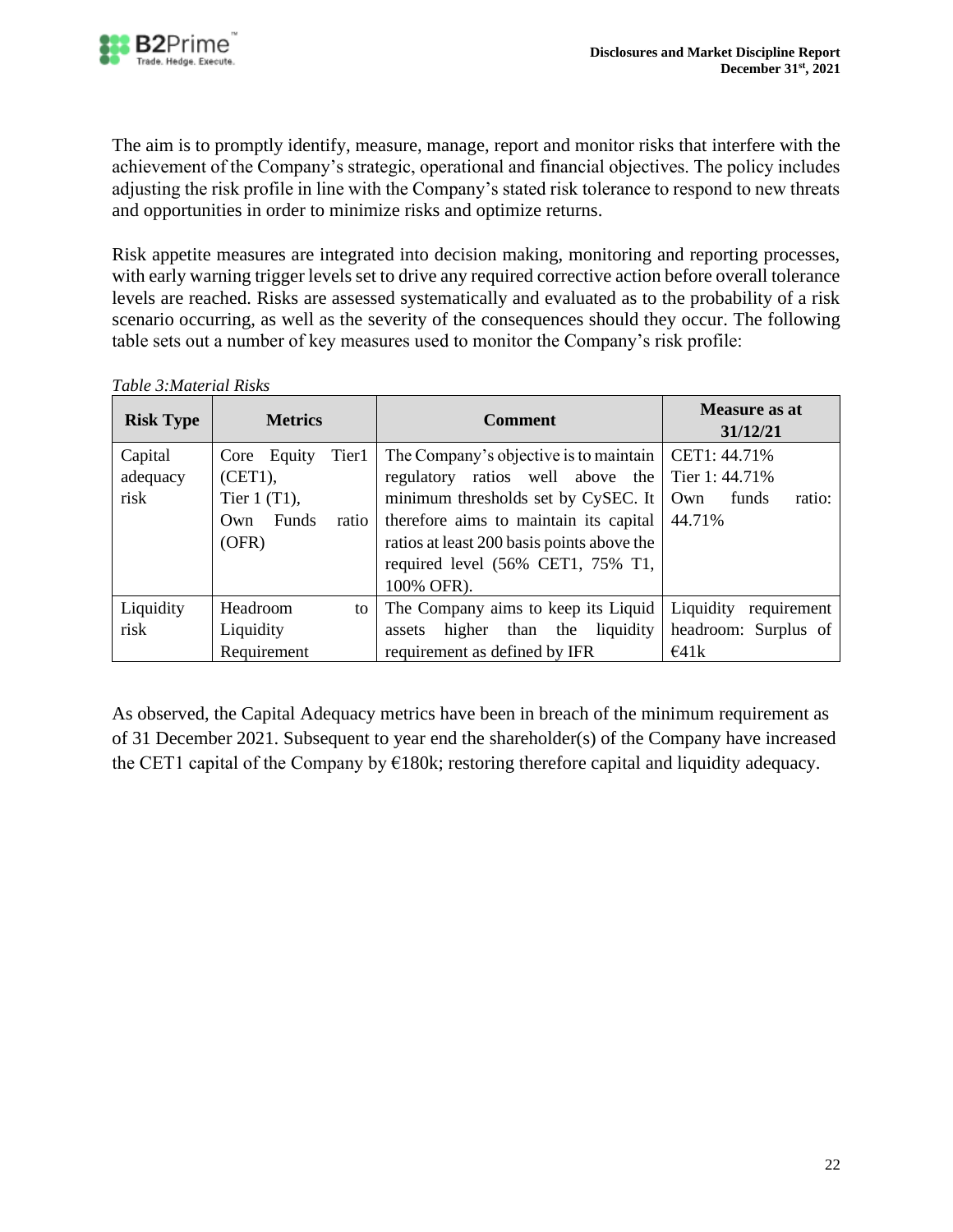

# <span id="page-22-0"></span>**5 Own Funds & Minimum Capital Requirements**

# <span id="page-22-1"></span>**5.1 Capital Base**

Own Funds consists mainly of paid-up ordinary share capital, share premium, retained earnings less any proposed dividends, translation differences and un-audited current year losses. Current year profits are not added to own funds unless these are audited. The Company as per the Law is obliged to deduct the Investor Compensation Fund amount held which is recognized as an asset on its balance sheet.

The Composition of the Company's Own Funds as of 31 December 2021 are presented in **[Table 4](#page-23-1)** below, supplemented by

| As of 31 December 2021 (unaudited)            | <b>EUR</b> thousand |
|-----------------------------------------------|---------------------|
| <b>Liquidity Requirement</b>                  | 32                  |
| <b>Client guarantees</b>                      |                     |
| <b>Total liquid assets</b>                    | 73                  |
| <b>Unencumbered short term deposits</b>       | 65                  |
| Total eligible receivables due within 30 days | 8                   |
| <b>Level 1 assets</b>                         |                     |
| <b>Level 2A assets</b>                        |                     |
| <b>Level 2B assets</b>                        |                     |
| <b>Qualifying CIU shares/units</b>            |                     |
| Total other eligible financial instruments    |                     |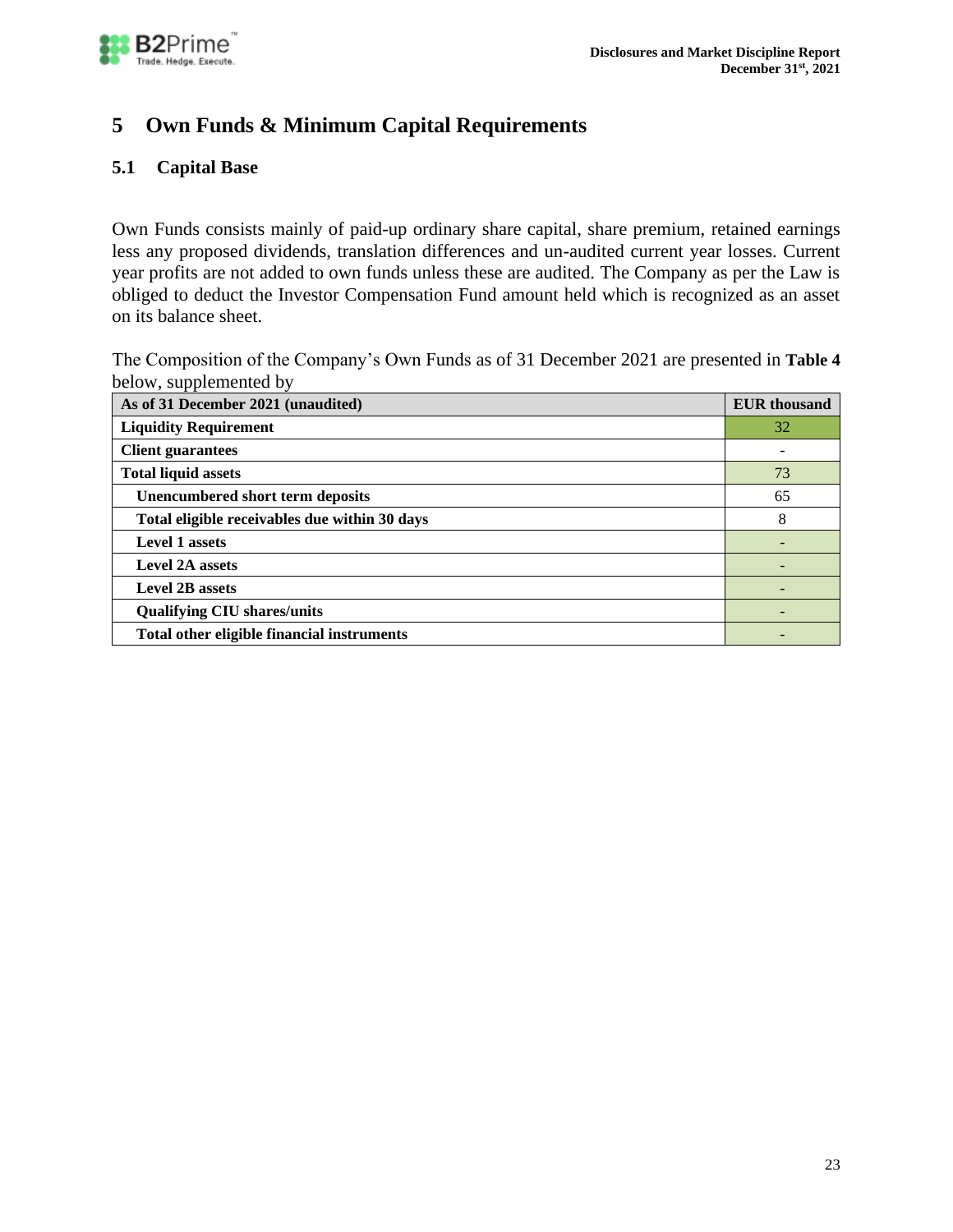

Appendix I – [Own funds: main features of own instruments issued by the](#page-30-1) firm**, [Appendix II:](#page-33-0)  [Composition of regulatory own funds](#page-33-0) (EU IF CC1.01)** and **[Appendix III: Reconciliation](#page-36-0)  [between the Balance Sheet presented in Financial Statements of the Company with](#page-36-0)  [the Balance Sheet prepared for Regulatory Purposes \(EU IF CC2\).](#page-36-0)** 

<span id="page-23-1"></span>

| Table 4: Regulatory Own Funds Composition (IF1) |  |  |  |
|-------------------------------------------------|--|--|--|
|                                                 |  |  |  |

| As of 31 December 2021 (unaudited)                                                                       |       |  |
|----------------------------------------------------------------------------------------------------------|-------|--|
| <b>OWN FUNDS</b>                                                                                         | 67    |  |
| <b>TIER 1 CAPITAL</b>                                                                                    | 67    |  |
| <b>COMMON EQUITY TIER 1 CAPITAL</b>                                                                      | 67    |  |
| Fully paid up capital instruments                                                                        | 800   |  |
| Share premium                                                                                            |       |  |
| Retained earnings                                                                                        | (880) |  |
| Previous years retained earnings                                                                         | (880) |  |
| Other reserves                                                                                           | 896   |  |
| (-)TOTAL DEDUCTIONS FROM COMMON EQUITY TIER 1                                                            | (710) |  |
| (-) Losses for the current financial year                                                                | (495) |  |
| (-) Other intangible assets                                                                              | (0)   |  |
| (-) CET1 instruments of financial sector entities where the investment firm has a significant investment | (214) |  |
| CET1: Other capital elements, deductions and adjustments $(ICF)$                                         | (39)  |  |
| <b>ADDITIONAL TIER 1 CAPITAL</b>                                                                         |       |  |
| <b>TIER 2 CAPITAL</b>                                                                                    |       |  |

# <span id="page-23-0"></span>**5.2 Capital Requirements and Capital Adequacy**

The Company's objectives when managing capital are:

- to comply with the capital requirements set by the CySEC;
- to safeguard its ability to continue as a going concern; and
- to maintain a strong capital base to support the development of its business.

The primary objective of the Company's capital management is to ensure that the Company complies with externally imposed capital requirements and that the Company maintains capital ratios with a reasonable headroom in order to support its business strategy.

The Company's policy on capital management is focuses on maintaining the capital base sufficient in order to keep the stakeholder confidence and to secure the future development of the Company. Capital adequacy and the use of the regulatory capital are monitored by the Company's management through its Internal Capital & Liquidity Adequacy Assessment Process. The Company is further required to report on its capital adequacy quarterly to CySEC. Management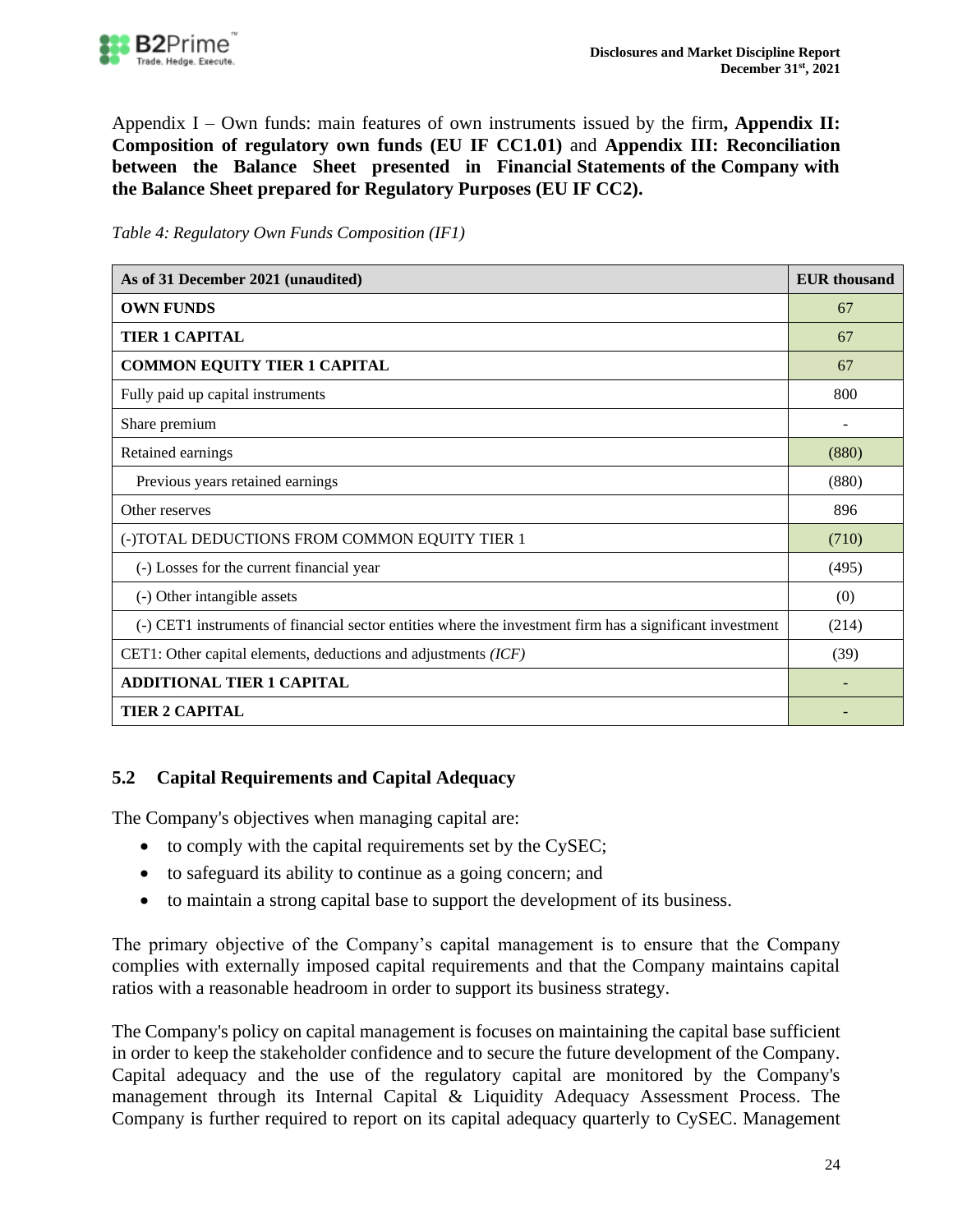

monitors such reporting and has policies and procedures in place to help meet the specific regulatory requirements. All reports are submitted to the Regulator within the deadlines set out.

Since the CIF is a Class 2 investment firm, it shall at all times have own funds in accordance with Article 9 of the IFR which amount to at least D, where D is defined as the highest of the following:

- a) the fixed overheads requirement ("FOR") calculated in accordance with Article 13 of the IFR;
- b) the permanent minimum capital requirement ("PMR") in accordance with Article 14 of the IFR;
- c) their K‐factor requirement ("KFR") calculated in accordance with Article 15 of the IFR.

Investment firms shall have own funds consisting of the sum of their Common Equity Tier 1 capital, Additional Tier 1 capital and Tier 2 capital, and shall meet all the following conditions at all times:

(a)

\nCommon Equity Tier 1 capital 
$$
\geq 56\%
$$

\n(b)

\nCommon Equity Tier 1 capital + Additional Tier 1 capital  $\geq 75\%$ 

\n(c)

\nCommon Equity Tier 1 capital + Additional Tier 1 capital + Tier 2 capital  $\geq 100\%$ 

The IFR provides for transitional provisions to facilitate the gradual phase-in of the new capital requirements. By way of derogation from points (a) and (c) of Article 11(1) – i.e., *if D is defined either by FOR or by KFR* , the Company may apply lower own funds requirements for a period of five years from 26 June 2021, *equal to twice* the relevant own funds requirement pursuant to Chapter 1 of Title I of Part Three of CRR, with reference to levels of initial capital set by Title IV of MIFID II, that would have applied if the investment firm had continued to be subject to the own funds requirements of that Regulation as amended by Regulation (EU) 2019/630.

The Company's D as of 31 December 2021 is  $\epsilon$ 150k as defined by the PMR since it's larger than FOR and KFR calculated as of the same date. Conclusively, the transitional arrangements availed by IFR are not applied and the below reported capital adequacy ratios and capital headroom are valid for on a fully loaded and transitional basis.

The Capital Adequacy metrics have been in breach of the minimum requirement as of 31 December 2021. Subsequent to year end the shareholder(s) of the Company have increased the CET1 capital of the Company by  $\epsilon$ 180k; restoring therefore capital and liquidity adequacy.

| As of 31 December 2021 (unaudited)    | <b>EUR</b> thousand |
|---------------------------------------|---------------------|
| Own Funds requirement                 | 150                 |
| Permanent minimum capital requirement | 150                 |
| Fixed overhead requirement            | 95                  |
| <b>Total K-Factor Requirement</b>     |                     |

*Table 5:Own Funds Requirements (IF2.1)*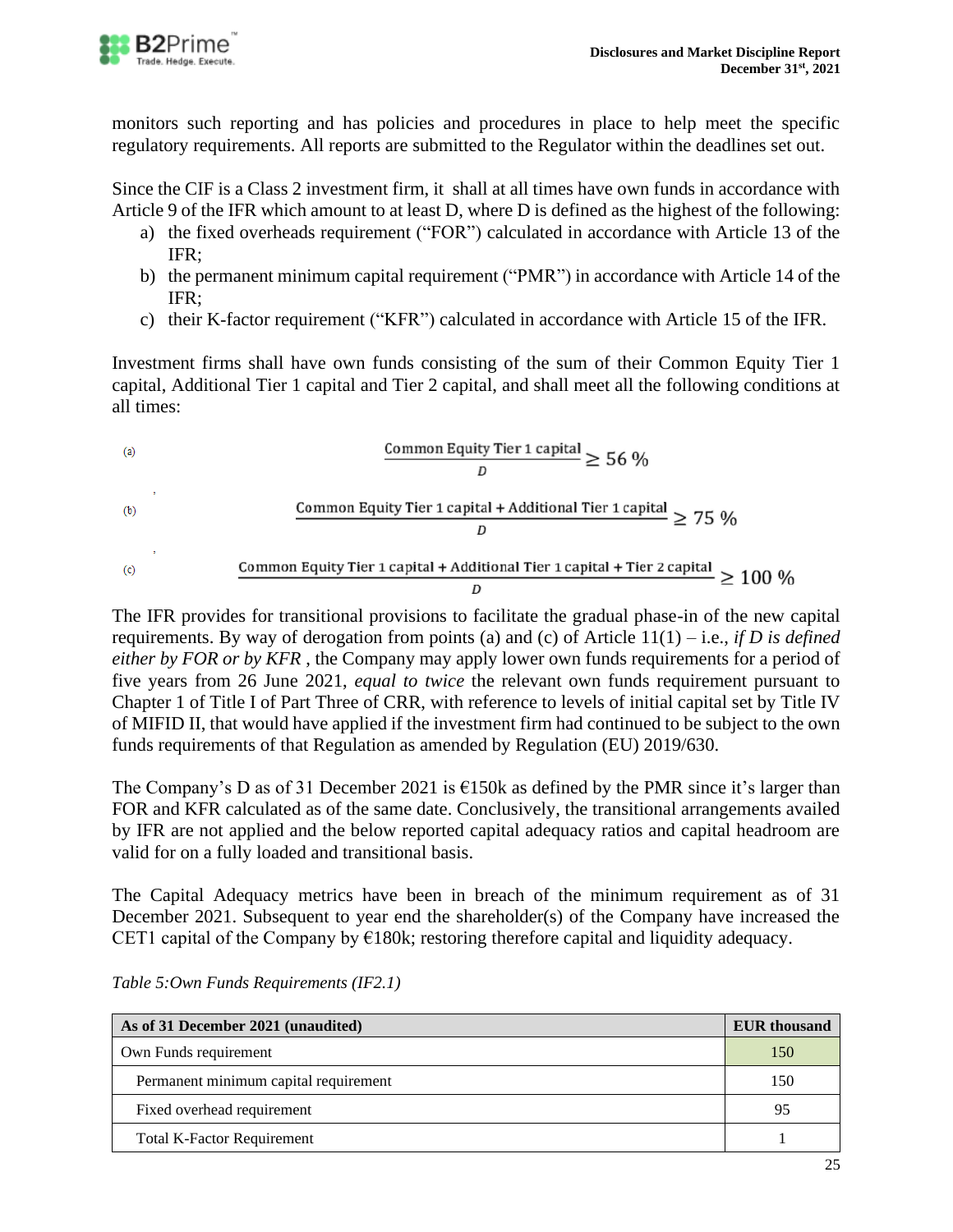

| <b>Transitional own funds requirements</b>                                                                 |     |
|------------------------------------------------------------------------------------------------------------|-----|
| Transitional requirement based on CRR own funds requirements                                               | 150 |
| Transitional requirement based on fixed overhead requirements                                              |     |
| Transitional requirement for investment firms previously subject only to an initial capital<br>requirement |     |
| Transitional requirement based on initial capital requirement at authorisation                             |     |
| Transitional requirement for investment firms that are not authorised to provide certain<br>services       |     |
| Transitional requirement of at least 250 000 EUR                                                           |     |

### *Table 6: Capital Ratios (IF2.2)*

| As of 31 December 2021 (unaudited)        | <b>Regulatory</b><br>requirement | <b>EUR</b> thousand |
|-------------------------------------------|----------------------------------|---------------------|
| CET 1 Ratio                               |                                  | 44.74%              |
| $Surplus(+)/Deficit(-)$ of CET 1 Capital  | $>56.00\%$                       | (17)                |
| Tier 1 Ratio                              | $>75.00\%$                       | 44.74%              |
| $Surplus(+)/Deficit(-)$ of Tier 1 Capital |                                  | (45)                |
| Own Funds Ratio                           |                                  | 44.74%              |
| $Surplus(+)/Deficit(-)$ of Total capital  | $>100.00\%$                      | (83)                |

### <span id="page-25-0"></span>**5.3 Permanent Minimum Requirement**

In accordance with Article 9 of the IFD and Article 9 of the Cyprus Prudential Supervision Law, the initial capital of an investment firm required pursuant to Article 15 of Directive 2014/65/EU for the authorization to provide any of the investment services of Section A of Annex I to Directive  $2014/65/EU$  shall be  $E150,000$ . This represents the Permanent Minimum Capital Requirement of the Company which is the absolute minimum capital requirement should FOR or KFR are no greater.

### <span id="page-25-1"></span>**5.4 Fixed Overhead Requirement**

The Company's fixed overhead expenditure are limited to the extent of its current scale and complexity. The Company has a diligent accounting and cost control framework to identify, assess, monitor, and control costs or overlays. Overall planning, coordination, and monitoring is centralized; with most fixed overheads are managed by senior management which undertakes a prudent approach in optimizing the benefit-service to client and cost basis of the Company.

The Company calculates the Fixed Overhead Requirement based on Article 13 of the IFR. As such the FOR is defined as at least one quarter of the fixed overheads of the preceding year. Investment firms shall use figures resulting from the applicable accounting framework which is further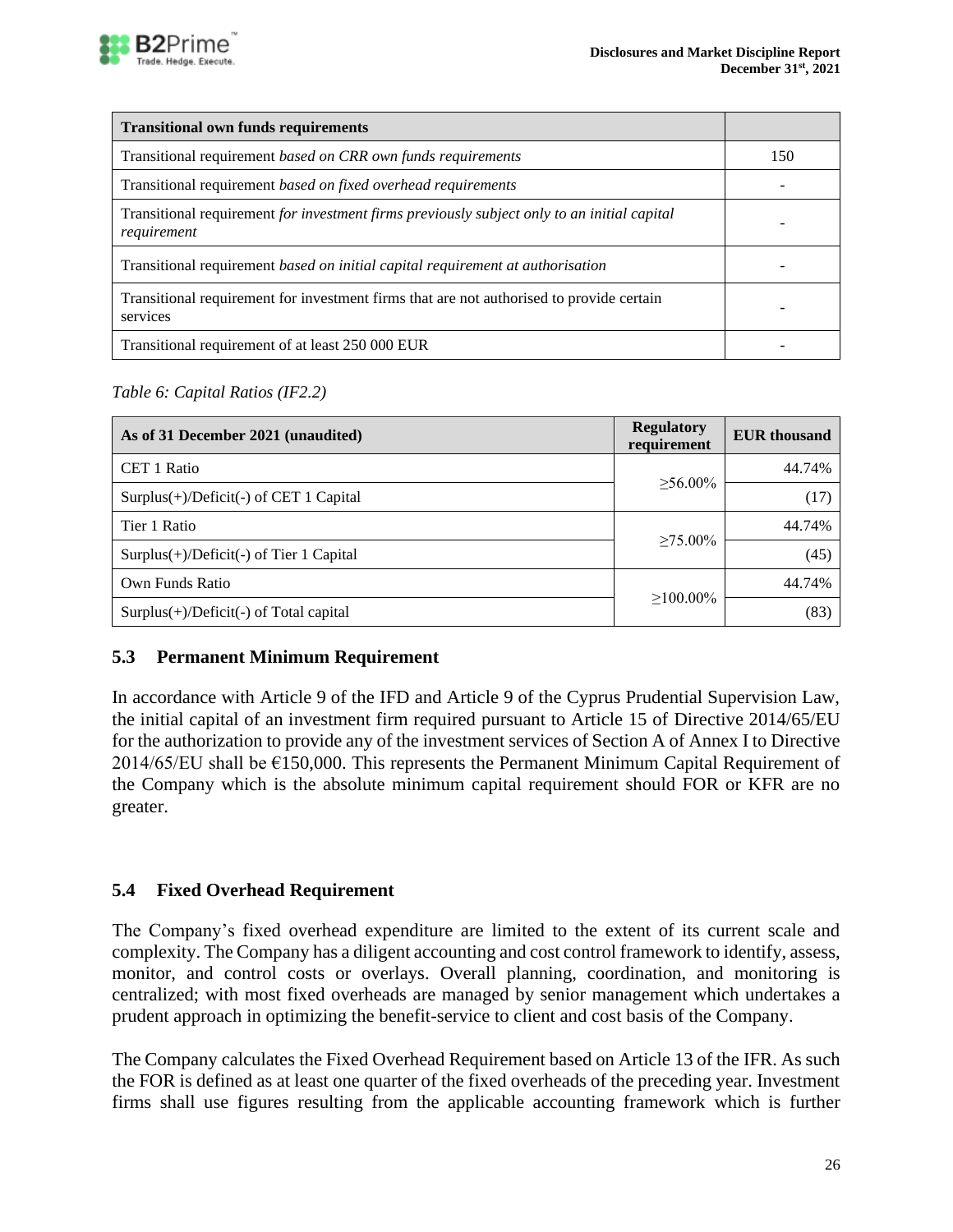

interpreted as figures of the investment firm's most recent audited annual financial statements after distribution of profits.

Therefore, the calculation shown in **[Table 7](#page-26-1)** below is based on the fixed overheads as derived from the audited financial statements of the Company for the year ending 31 March 2021. Following the completion of the external audit of the financial statements for the year ending 31 December 2021 the below will be updated with 2021 figures.

<span id="page-26-1"></span>

| Table 7: Fixed Overheads Requirement Calculation (IF3): |  |
|---------------------------------------------------------|--|
|---------------------------------------------------------|--|

| As of 31 December 2021 (unaudited)                                                      | <b>EUR</b> thousand |
|-----------------------------------------------------------------------------------------|---------------------|
| <b>Fixed Overhead Requirement</b>                                                       | 95                  |
| Annual Fixed Overheads of the previous year after distribution of profits               | 382                 |
| Total expenses of the previous year after distribution of profits                       | 382                 |
| Of which: Fixed expenses incurred on behalf of the investment firms by third<br>parties |                     |
| (-)Total deductions                                                                     |                     |

# <span id="page-26-0"></span>**5.5 K-Factor Requirement**

The quantification of the capital requirements is split by factor (the "K-Factors") based on the applicable activity of the CIF and is classified to risks derived from client ("RtC"), risks derived from market ("RtM") and risks derived from the firm ("RtF"). A factor amount is measured based on this activity at a reference date and based on historical information and then multiplied by a factor-coefficient provided by Article 15 of the IFR.

The Company is not authorized to perform dealing on own account or underwriting investment activities nor did not hold any positions during the year; therefore, Daily Trading Flow and Trading Counterparty Default and Clearing Margin Given are not applicable and calculated as nil. In addition, the K-factor of Net Positions Risk is only calculated for foreign exchange risk arising for non-euro denominated exposures.

In the sub-sections below details of the methodology and assumptions for the quantification of each relevant K-Factor are provided.

<span id="page-26-2"></span>[Table 8](#page-26-2) below demonstrates the summary of the quantified capital requirements for each K-Factor and the total KFR as of 31 December 2021:

*Table 8: Total K-Factor Requirement Calculations (IF4)*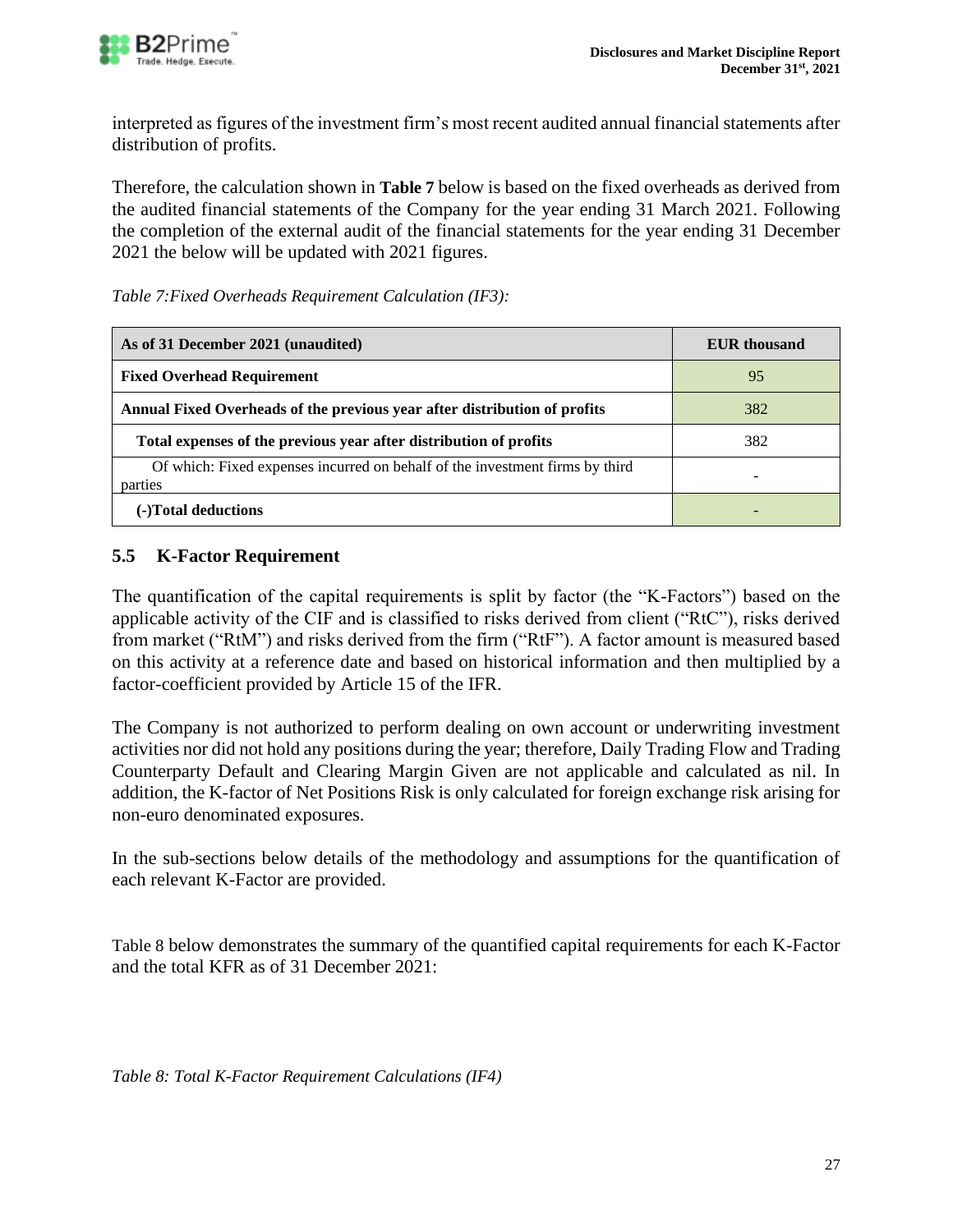

| As of 31 December 2021 (unaudited)<br><b>EUR</b> thousand | <b>Factor amount</b> | <b>K-factor</b><br>requirement |
|-----------------------------------------------------------|----------------------|--------------------------------|
| TOTAL K-FACTOR REQUIREMENT                                |                      | 1                              |
| <b>Risk to client</b>                                     |                      | 1                              |
| Assets under management                                   |                      |                                |
| Client money held - Segregated                            | 1                    | $\Omega$                       |
| Client money held - Non - segregated                      | 198                  | 1                              |
| Assets safeguarded and administered                       |                      |                                |
| Client orders handled - Cash trades                       |                      |                                |
| Client orders handled - Derivatives Trades                | 70                   | $\theta$                       |
| <b>Risk to market</b>                                     |                      |                                |
| K-Net positions risk requirement                          |                      |                                |
| Clearing margin given                                     |                      |                                |
| <b>Risk to firm</b>                                       |                      |                                |
| Trading counterparty default                              |                      |                                |
| Daily trading flow - Cash trades                          |                      |                                |
| Daily trading flow - Derivative trades                    |                      |                                |
| K-Concentration risk requirement                          |                      |                                |

# <span id="page-27-0"></span>**5.5.1 Client Money Held (K-CMH)**

CMH means the amount of client money that an investment firm holds, taking into account the legal arrangements in relation to asset segregation and irrespective of the national accounting regime applicable to client money held by the investment firm.

The K-CMH is split into segregated and non-segregated accounts. Segregated accounts, for the purpose of the K-CMH, means accounts with entities where client money held by an investment firm is deposited in accordance with Article 4 of Commission Delegated Directive (EU) 2017/593 and, where applicable, where national law provides that, in the event of insolvency or entry into resolution or administration of the investment firm, the client money cannot be used to satisfy claims in relation to the investment firm other than claims by the client. The Company only uses segregated client accounts.

For the purpose of calculating K‐CMH, CMH is the rolling average of the value of total daily client money held, measured at the end of each business day for the previous nine months, excluding the three most recent months. CMH is the arithmetic mean of the daily [values from the remaining six](#page-26-2)  months. [The average amount is shown in Factor amount column in](#page-26-2)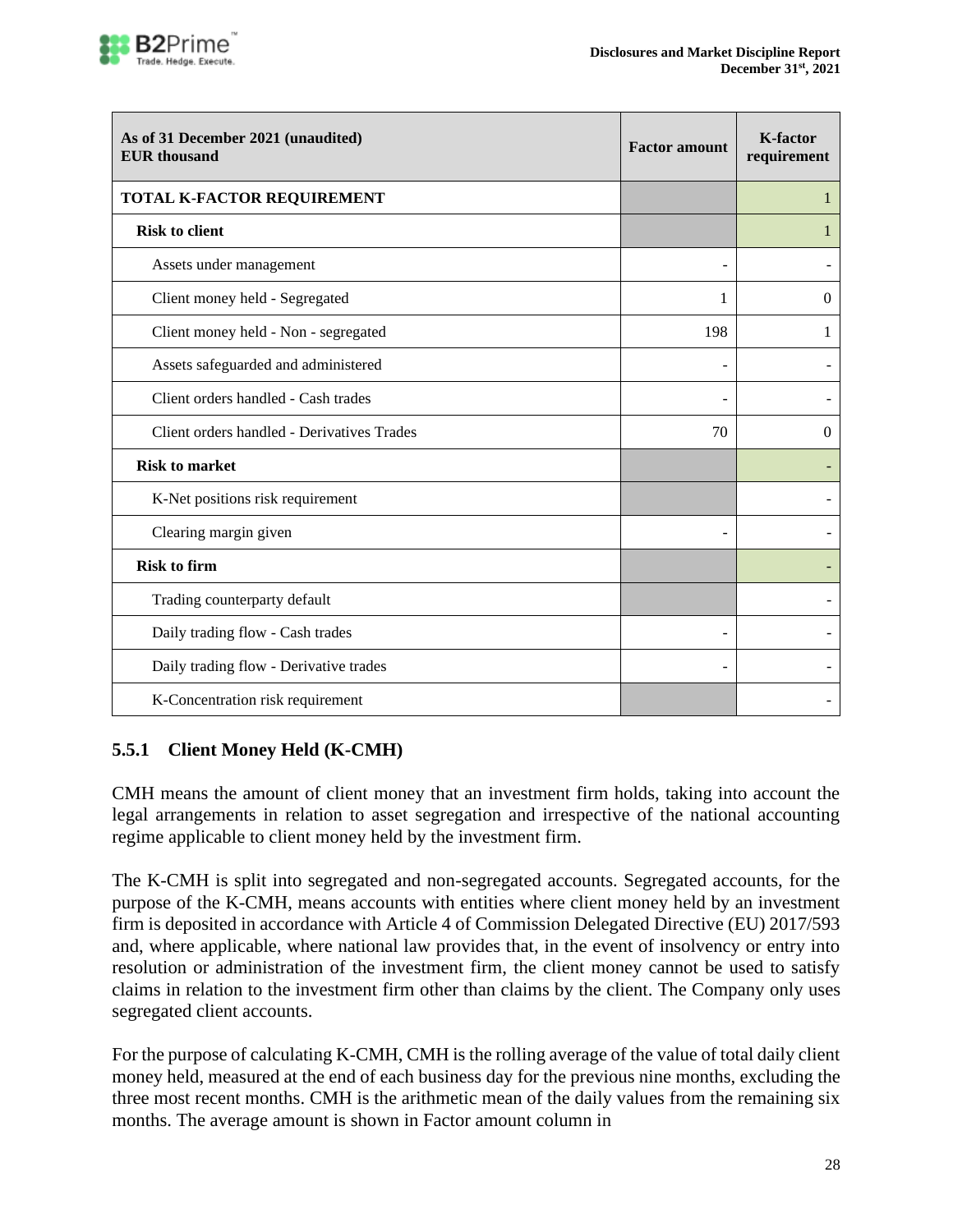

[Table 8](#page-26-2) which is then multiplied by the coefficient 0.04%.

### <span id="page-28-0"></span>**5.5.2 Assets Safeguarded and Administered (K-ASA)**

ASA means the value of assets that an investment firm safeguards and administers for clients, irrespective of whether assets appear on the investment firm's own balance sheet or are in third‐ party accounts.

For the purpose of calculating K‐ASA, ASA is the rolling average of the value of total daily assets safeguarded and administered, measured at the end of each business day for the previous nine months, excluding the three most recent months. ASA is the arithmetic mean of the daily values from the remaining six months. The average amount is shown in Factor amount column in

[Table 8](#page-26-2) which is then multiplied by the coefficient 0.4%.

### <span id="page-28-1"></span>**5.5.3 Client Orders Handled (K-COH)**

COH means the value of orders that an investment firm handles for clients, through the reception and transmission of client orders and through the execution of orders on behalf of clients.

For the purpose of calculating K‐COH, COH is the rolling average of the value of the total daily client orders handled, measured throughout each business day over the previous six months, excluding the three most recent months. COH is the arithmetic mean of the daily values from the remaining three months.

The COH is measured as the sum of the absolute value of buys and the absolute value of sells for both cash trades (the value is the amount paid or received on each trade) and derivatives (the value of the trade is the notional amount of the contract). The average amount is shown in Factor amount column in

[Table 8](#page-26-2) which is then multiplied by the coefficient 0.01% for derivative instruments and 0.1% for fully funded/cash trades.

### <span id="page-28-2"></span>**5.5.4 Net Position Risk (K-NPR)**

The K-NPR requirement applies to all trading book positions, which include in particular positions in debt instruments (including securitization instruments), equity instruments, collective investment undertakings (CIUs), foreign exchange and gold, and commodities (including emission allowances). In addition, the K-NPR of an investment firm includes positions other than trading book positions where those give rise to foreign exchange risk or commodity risk.

For the purpose of calculating K–NPR, the own funds requirement for the trading book positions of an investment firm dealing on own account, whether for itself or on behalf of a client, is calculated using the approaches available under Title IV, Part three of the CRR. Due to the size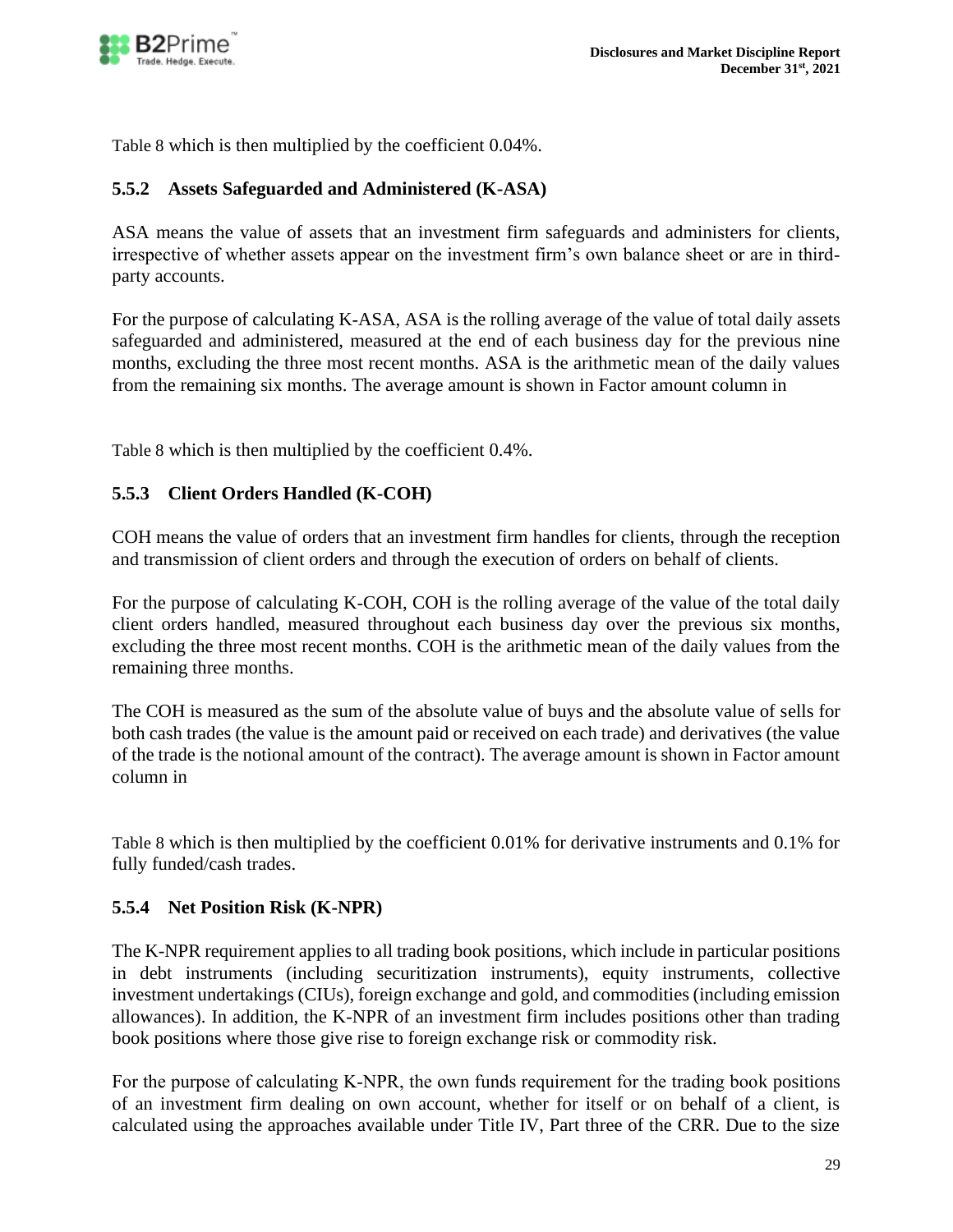and complexity, the Company utilizes the standardized approach as set out in Chapters 2, 3 and 4 of Title IV of Part Three of the CRR.

The Company is not authorized to deal on its own account which means that it cannot have an own trading book which can be both speculative as well as acting as a market maker on the trading positions of its clients. During the year, the Company did not make use of dealing on own account investment service on an exceptional basis. The Company did not hold any financial instruments on a non-trading book basis.

In addition, K-NPR is calculated based on the standardized approach for position risk for foreign exchange risk. These risks arise from cash deposits or other balance sheet exposures held in currencies other than Euro by the Company to facilitate its operations. As at year end, such exposures quantified as less than 2% of total own funds and therefore nil K-NPR requirement was calculated.

# <span id="page-29-0"></span>**5.5.5 Concentration risk (K-CON)**

Part Four of the IFR specifies the limits, monitoring obligations and calculation methodology for concentration risk capital requirement for CIFs. The exposure value with regard to a client or group of connected clients for the purposes of concentration risk is the sum of:

- a) the positive excess of the investment firm's long positions over its short positions in *all the trading book financial instruments* issued by the client in question, the net position for each instrument calculated in accordance with the provisions referred to in points (a), (b) and (c) of Article 22;
- b) the exposure value of contracts and transactions referred to in Article 25(1) with the client in question, calculated in the manner laid down in Article 27.

An investment firm's limit with regard to the concentration risk of an exposure value with regard to an individual client or group of connected clients shall be 25 % of its own funds. Where that individual client is a credit institution or an investment firm, or where a group of connected clients includes one or more credit institutions or investment firms, the limit with regard to concentration risk shall be the higher of 25 % of the investment firm's own funds or EUR 150 million provided that for the sum of exposure values with regard to all connected clients that are not credit institutions or investment firms, the limit with regard to concentration risk remains at 25 % of the investment firms' own funds. Where the amount of EUR 150 million is higher than 25 % of the investment firm's own funds, the limit with regard to concentration risk shall not exceed 100 % of the investment firm's own funds. Based on the Company's profile the below are deemed large exposures for which a K-CON should be calculated:

- i. Any exposure by counterparty which is not an institution or an investment firm which is above 25% of own funds
- ii. Any exposure by counterparty which is an institution or an investment which is above 100% of own funds.

The Company carries out regular analyses of the exposures, including estimates of the trends, and takes into account the results of these analyses in setting and verifying the adequacy of the processes and limits, thresholds or similar concepts for concentration risk management. Examples of elements of such analysis, although not exhaustive are: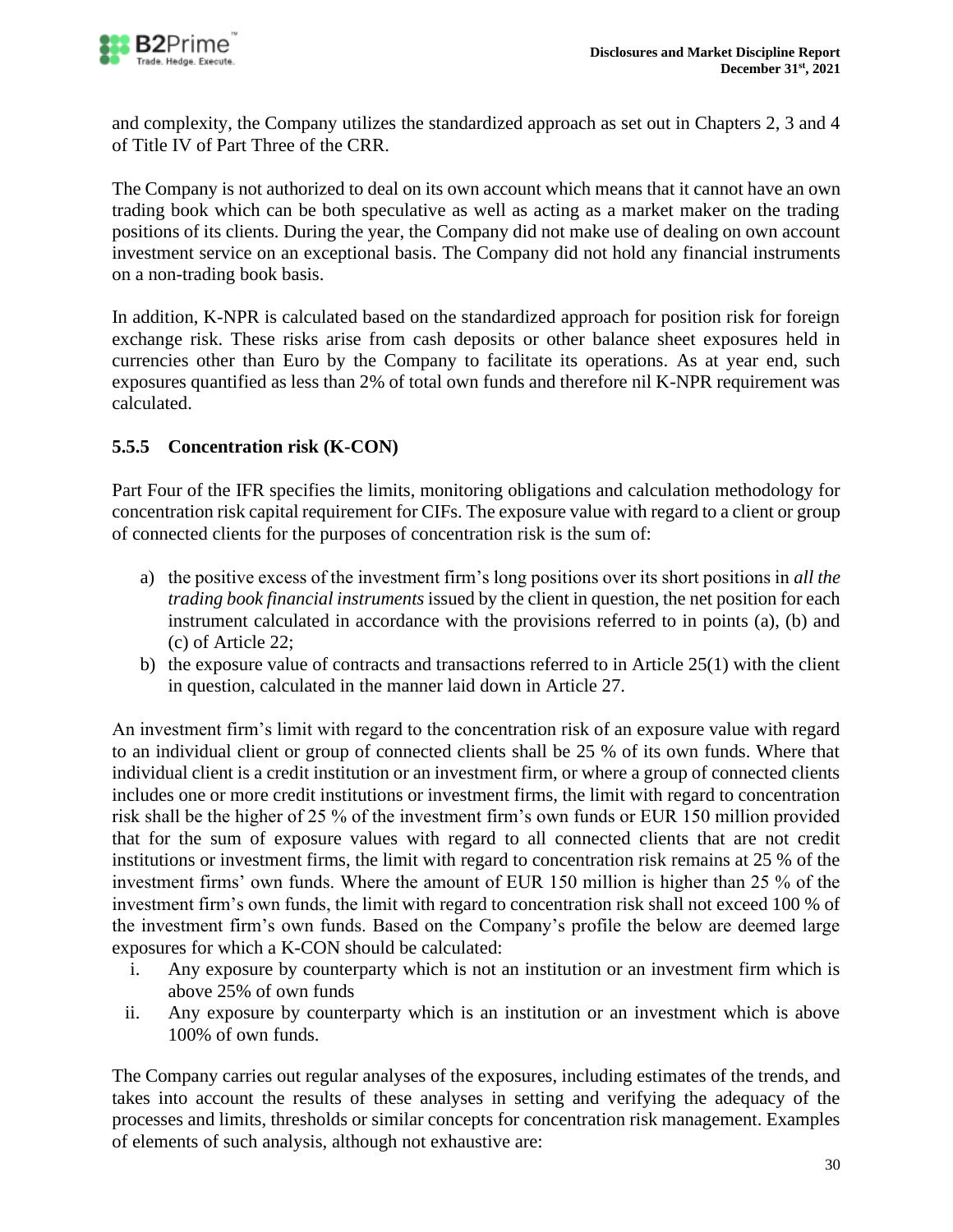

- undertaking a more detailed review of the risk environment in particular sector(s);
- reviewing with greater intensity the economic performance of borrowers;
- reviewing approval levels for business;
- reviewing risk mitigation techniques, their value and their legal enforceability;
- reviewing outsourced activities and contracts signed with third parties (vendors);
- reviewing the funding strategy, so as to ensure the maintenance of an effective diversification in the sources and tenor of funding; and
- reviewing the business strategy.

No significant concentration of credit risk towards trade debtors was identified as the Company has established procedures to collect fees and commissions within the predetermined payment period.

Management have established relevant monitoring procedures to early-detect any breaches of the exposure limits to each counterparty. Management will ensure that such limits are not breached and based on its operating model and nature of the business, this is well within its discretion to allow and control or disallow.

It is noted that the positions held by the Company did not hold any position on trading or nontrading intent therefore no K-CON has been calculated.

# <span id="page-30-0"></span>**6 Liquidity Requirements**

Article 43 of the IFR specifies the minimum liquidity requirement for investment firms which is an amount of liquid assets equivalent to at least one third of the fixed overhead requirement calculated in accordance with Article 13(1). As shown in **[Table 9](#page-30-2)** below, the Company is well above this minimum regulatory requirement as of the year-end 31 December 2021.

The Company's liquidity base is currently comprised only of level 1 liquid assets which are mainly derived from corporate funds held with unencumbered short-term deposits.

Management takes a prudent approach in the liquidity management of the Company with ongoing cost and overhead control and liquidity micro-management. It is emphasized that this style of liquidity management is enabled due to the size and complexity of the Company.

<span id="page-30-1"></span>

| As of 31 December 2021 (unaudited)            | <b>EUR</b> thousand |
|-----------------------------------------------|---------------------|
| <b>Liquidity Requirement</b>                  | 32                  |
| <b>Client guarantees</b>                      |                     |
| <b>Total liquid assets</b>                    | 73                  |
| Unencumbered short term deposits              | 65                  |
| Total eligible receivables due within 30 days | 8                   |
| <b>Level 1 assets</b>                         |                     |
| <b>Level 2A assets</b>                        |                     |

<span id="page-30-2"></span>*Table 9: Liquidity Requirements (IF9)*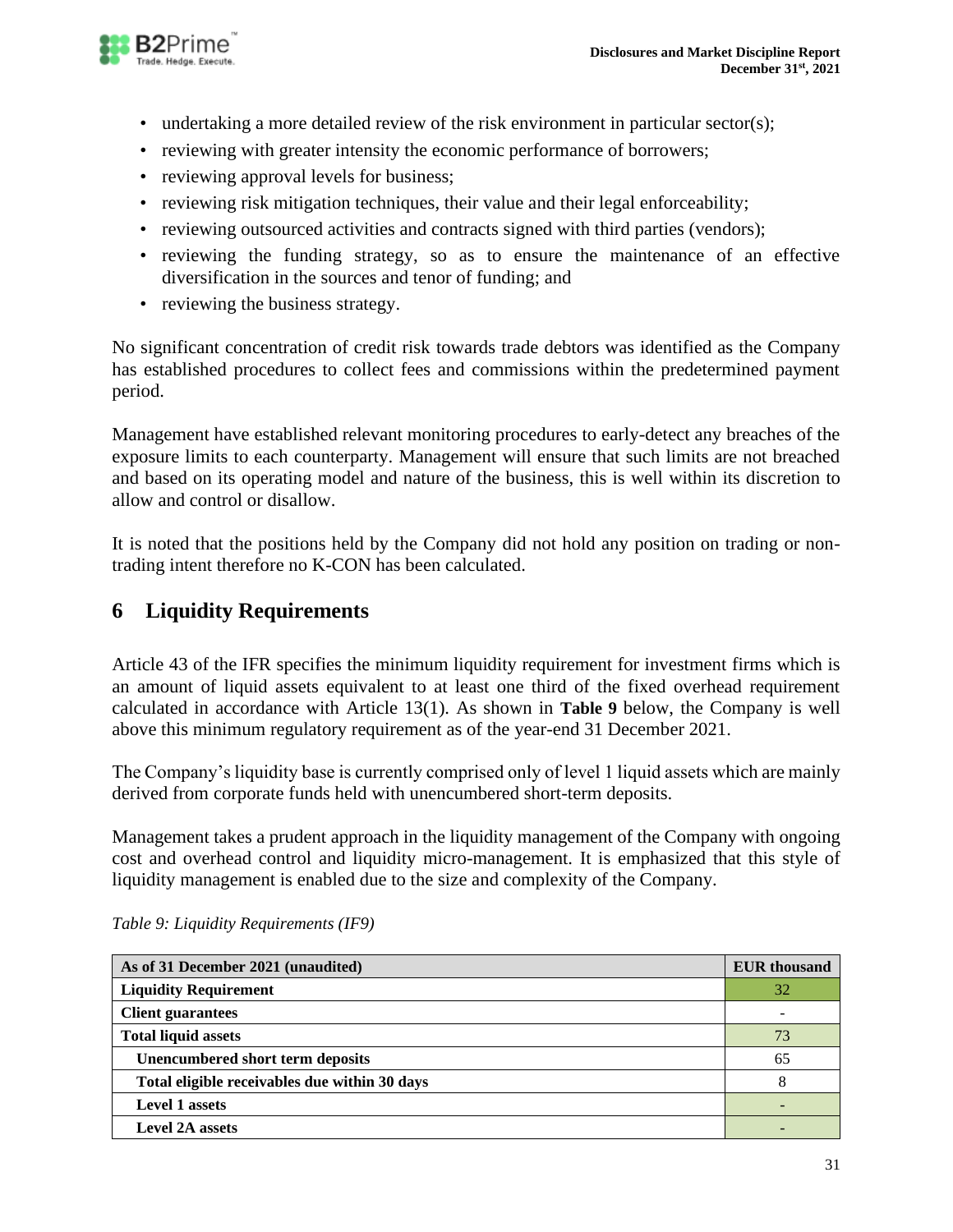

| <b>Level 2B assets</b>                     |  |
|--------------------------------------------|--|
| <b>Qualifying CIU shares/units</b>         |  |
| Total other eligible financial instruments |  |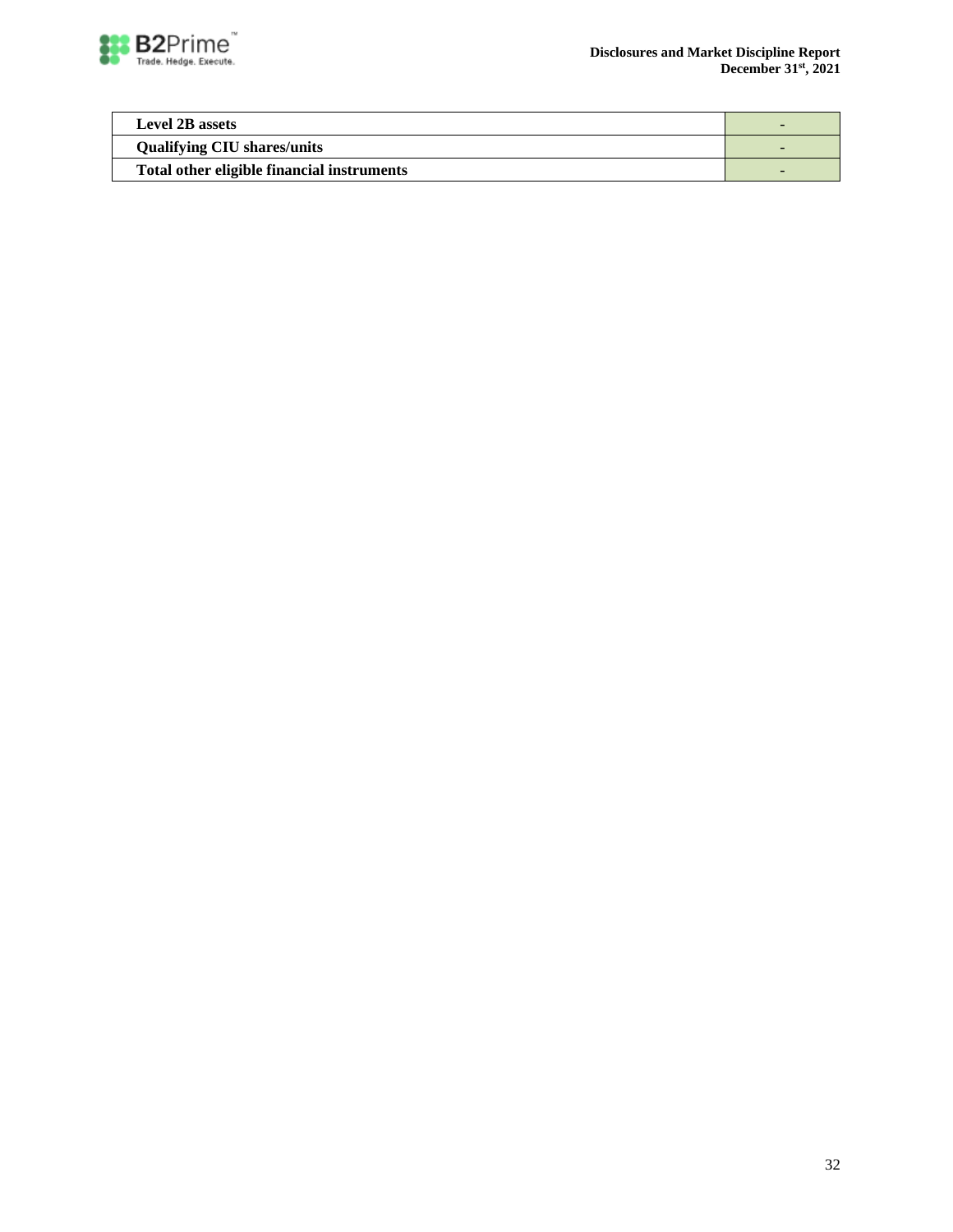

# <span id="page-32-0"></span>**7 Appendix I – Own funds: main features of own instruments issued by the firm (EU CCA)**

*Main features of the ordinary shares of the Company*

|    |                                                                      | 2021                             |
|----|----------------------------------------------------------------------|----------------------------------|
| 1  | Issuer                                                               | <b>B2B Prime Services EU Ltd</b> |
| 2  | Unique identifier (e.g. CUSIP, ISIN or Bloomberg identifier for      | N/A                              |
| 3  | Public or private placement                                          | Private                          |
| 4  | Governing $law(s)$ of the instrument                                 | Cyprus Law                       |
| 5  | Instrument type (types to be specified by each jurisdiction)         | Ordinary shares                  |
| 6  | Amount recognised in regulatory capital                              | € 800,000                        |
| 7  | Nominal amount of instrument                                         | $\epsilon$ 1                     |
| 8  | Issue price                                                          | $\in$ 1                          |
| 9  | Redemption price                                                     | N/A                              |
| 10 | Accounting classification                                            | Shareholders' Equity             |
| 11 | Original date of issuance                                            | 08/08/2016                       |
| 12 | Perpetual or dated                                                   | Perpetual                        |
| 13 | Original maturity date                                               | No maturity                      |
| 14 | Issuer call subject to prior supervisory approval                    | N/A                              |
| 15 | Optional call date, contingent call dates and redemption amount      | N/A                              |
| 16 | Subsequent call dates, if applicable                                 | N/A                              |
|    | Coupons / dividends                                                  | N/A                              |
| 17 | Fixed or floating dividend/coupon                                    | Floating                         |
| 18 | Coupon rate and any related index                                    | N/A                              |
| 19 | Existence of a dividend stopper                                      | No                               |
| 20 | Fully discretionary, partially discretionary or mandatory (in terms  | Fully discretionary              |
| 21 | Fully discretionary, partially discretionary or mandatory (in terms  | Fully discretionary              |
| 22 | Existence of step up or other incentive to redeem                    | No                               |
| 23 | Noncumulative or cumulative                                          | Non-cumulative                   |
| 24 | Convertible or non-convertible                                       | N/A                              |
| 25 | If convertible, conversion trigger(s)                                | N/A                              |
| 26 | If convertible, fully or partially                                   | N/A                              |
| 27 | If convertible, conversion rate                                      | N/A                              |
| 28 | If convertible, mandatory or optional conversion                     | N/A                              |
| 29 | If convertible, specify instrument type convertible into             | N/A                              |
| 30 | If convertible, specify issuer of instrument it converts into        | N/A                              |
| 31 | Write-down features                                                  | N/A                              |
| 32 | If write-down, write-down trigger(s)                                 | N/A                              |
| 33 | If write-down, full or partial                                       | N/A                              |
| 34 | If write-down, permanent or temporary                                | N/A                              |
| 35 | If temporary write-down, description of write-up mechanism           | N/A                              |
| 36 | Non-compliant transitioned features                                  | N/A                              |
| 37 | If yes, specify non-compliant features                               | N/A                              |
| 38 | Link to the full term and conditions of the instrument (signposting) | N/A                              |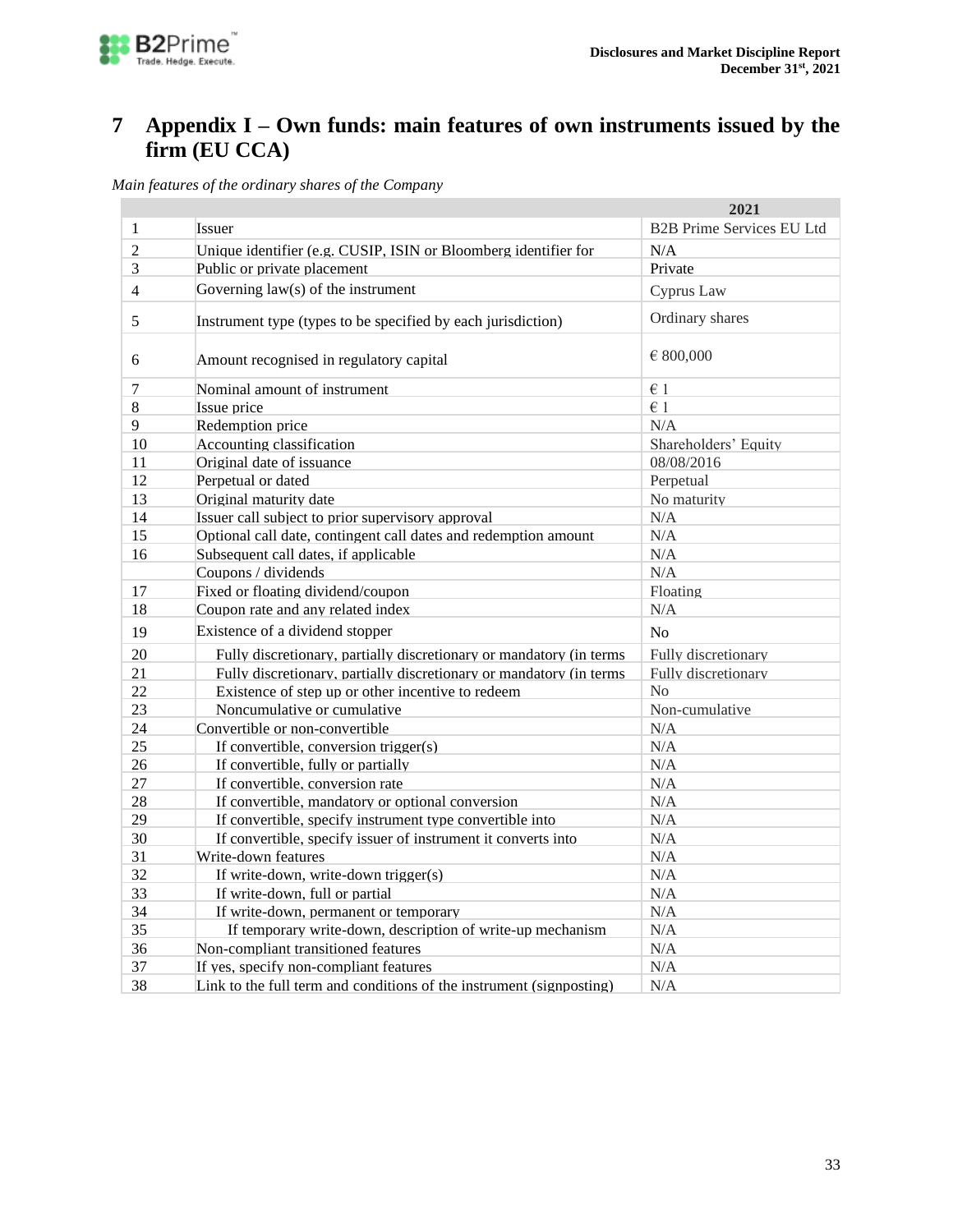

# **Appendix II: Composition of regulatory own funds (EU IF CC1.01)**

<span id="page-33-0"></span>

|                |                                                                                                                                            | (a)                                | (b)                                                                          |
|----------------|--------------------------------------------------------------------------------------------------------------------------------------------|------------------------------------|------------------------------------------------------------------------------|
|                |                                                                                                                                            | As of 31 December 2021 (unaudited) | Source based on reference<br>numbers of the unaudited trial<br>balance sheet |
|                | Common Equity Tier 1 (CET1) capital: instruments and reserves                                                                              |                                    |                                                                              |
| $\mathbf{1}$   | <b>OWN FUNDS</b>                                                                                                                           | 67                                 |                                                                              |
| $\mathbf{2}$   | <b>TIER 1 CAPITAL</b>                                                                                                                      | 67                                 |                                                                              |
| 3              | <b>COMMON EQUITY TIER 1 CAPITAL</b>                                                                                                        | 67                                 |                                                                              |
| 4              | Fully paid up capital instruments                                                                                                          | 800                                | 1161                                                                         |
| 5              | Share premium                                                                                                                              | $\blacksquare$                     |                                                                              |
| 6              | Retained earnings                                                                                                                          | (880)                              | 1163                                                                         |
| $\overline{7}$ | Accumulated other comprehensive income                                                                                                     |                                    |                                                                              |
| 8              | Other reserves                                                                                                                             | 896                                | 1164                                                                         |
| 9              | Minority interest given recognition in CET1 capital                                                                                        |                                    |                                                                              |
| 10             | Adjustments to CET1 due to prudential filters                                                                                              | $\sim$                             |                                                                              |
| 11             | Other funds                                                                                                                                |                                    |                                                                              |
| 12             | (-)TOTAL DEDUCTIONS FROM COMMON EQUITY TIER 1                                                                                              | (710)                              |                                                                              |
| 13             | (-) Own CET1 instruments                                                                                                                   | $\sim$                             |                                                                              |
| 14             | (-) Direct holdings of CET1 instruments                                                                                                    |                                    |                                                                              |
| 15             | (-) Indirect holdings of CET1 instruments                                                                                                  | $\overline{\phantom{a}}$           |                                                                              |
| 16             | (-) Synthetic holdings of CET1 instruments                                                                                                 |                                    |                                                                              |
| 17             | (-) Losses for the current financial year                                                                                                  | (495)                              | 1163                                                                         |
| 18             | (-) Goodwill                                                                                                                               | $\blacksquare$                     |                                                                              |
| 19             | (-) Other intangible assets                                                                                                                | (0)                                | 1123                                                                         |
| 20             | (-) Deferred tax assets that rely on future profitability and do not arise<br>from temporary differences net of associated tax liabilities |                                    |                                                                              |
| 21             | (-) Qualifying holding outside the financial sector which exceeds 15%<br>of own funds                                                      |                                    |                                                                              |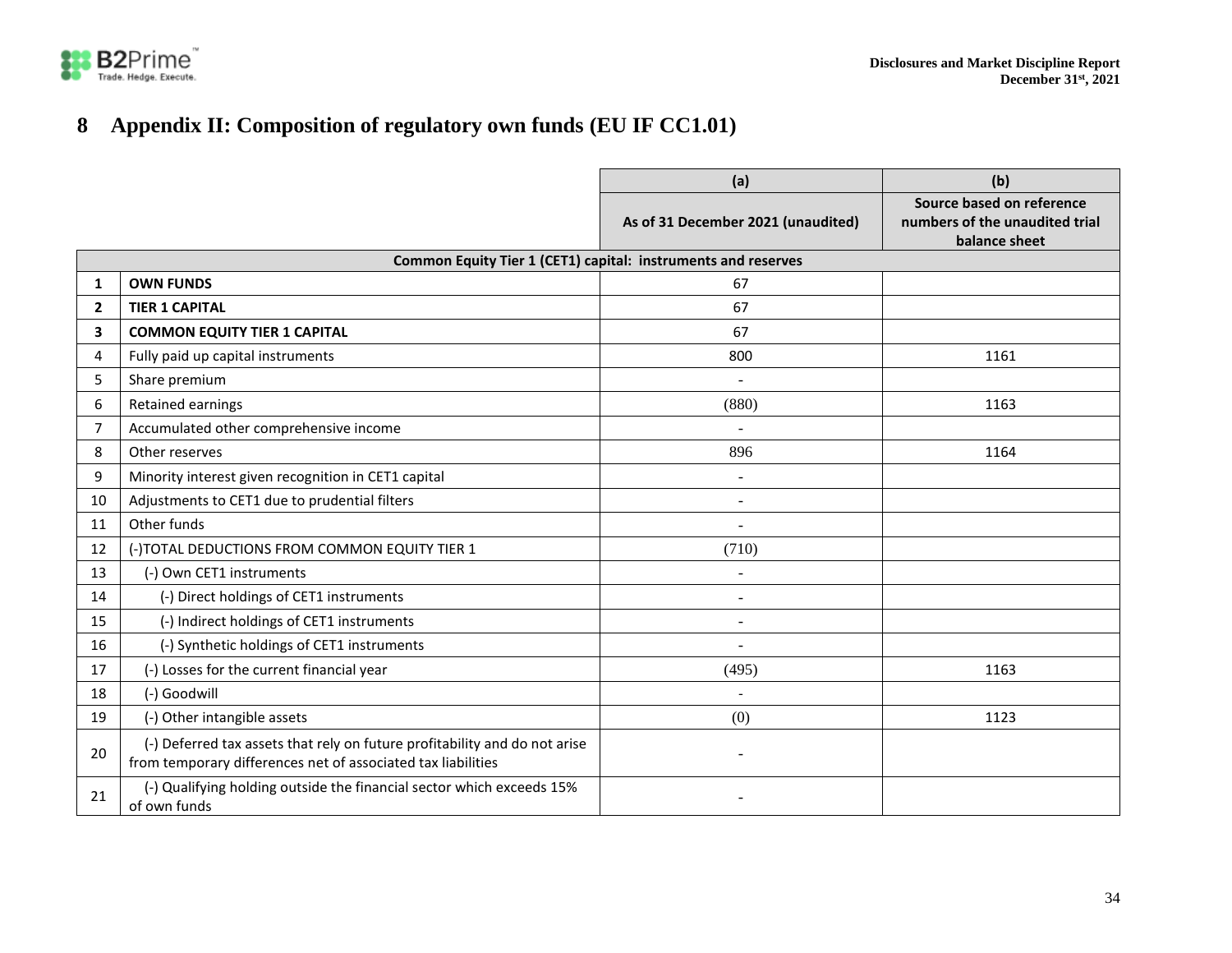

| 22 | (-) Total qualifying holdings in undertaking other than financial sector<br>entities which exceeds 60% of its own funds |       |      |
|----|-------------------------------------------------------------------------------------------------------------------------|-------|------|
| 23 | (-) CET1 instruments of financial sector entities where the institution<br>does not have a significant investment       |       |      |
| 24 | (-) CET1 instruments of financial sector entities where the institution<br>has a significant investment                 | (214) | 1121 |
| 25 | (-)Defined benefit pension fund assets                                                                                  |       |      |
| 26 | (-) Other deductions                                                                                                    |       |      |
| 27 | CET1: Other capital elements, deductions and adjustments                                                                | (39)  | 1129 |
| 28 | <b>ADDITIONAL TIER 1 CAPITAL</b>                                                                                        |       |      |
| 29 | Fully paid up, directly issued capital instruments                                                                      |       |      |
| 30 | Share premium                                                                                                           |       |      |
| 31 | (-) TOTAL DEDUCTIONS FROM ADDITIONAL TIER 1                                                                             |       |      |
| 32 | (-) Own AT1 instruments                                                                                                 |       |      |
| 33 | (-) Direct holdings of AT1 instruments                                                                                  |       |      |
| 34 | (-) Indirect holdings of AT1 instruments                                                                                |       |      |
| 35 | (-) Synthetic holdings of AT1 instruments                                                                               |       |      |
| 36 | (-) AT1 instruments of financial sector entities where the institution<br>does not have a significant investment        |       |      |
| 37 | (-) AT1 instruments of financial sector entities where the institution<br>has a significant investment                  |       |      |
| 38 | (-) Other deductions                                                                                                    |       |      |
| 39 | Additional Tier 1: Other capital elements, deductions and adjustments                                                   |       |      |
| 40 | <b>TIER 2 CAPITAL</b>                                                                                                   |       |      |
| 41 | Fully paid up, directly issued capital instruments                                                                      |       |      |
| 42 | Share premium                                                                                                           |       |      |
| 43 | (-) TOTAL DEDUCTIONS FROM TIER 2                                                                                        |       |      |
| 44 | (-) Own T2 instruments                                                                                                  |       |      |
| 45 | (-) Direct holdings of T2 instruments                                                                                   |       |      |
| 46 | (-) Indirect holdings of T2 instruments                                                                                 |       |      |
| 47 | (-) Synthetic holdings of T2 instruments                                                                                |       |      |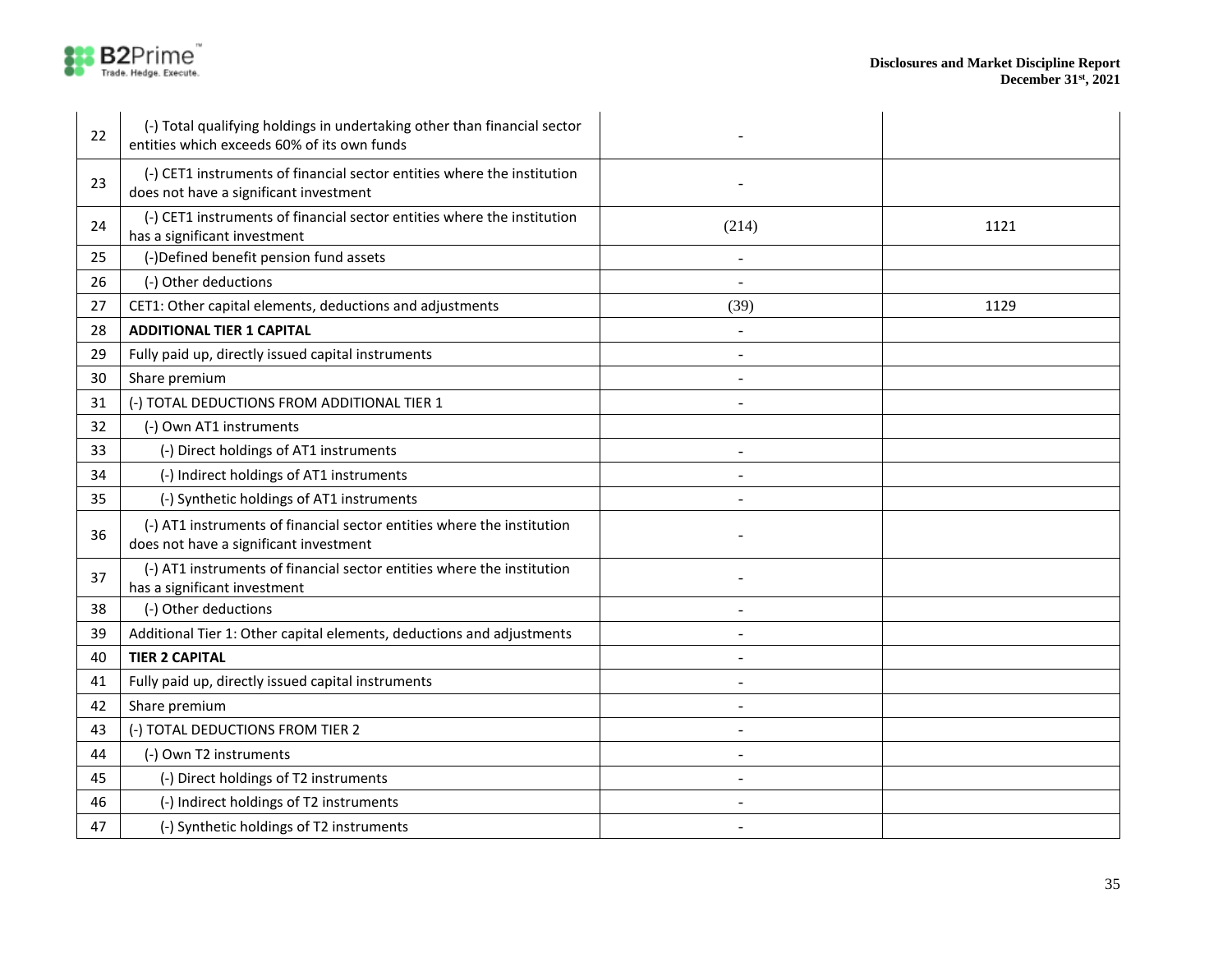

| 48 | (-) T2 instruments of financial sector entities where the institution<br>does not have a significant investment |  |
|----|-----------------------------------------------------------------------------------------------------------------|--|
| 49 | (-) T2 instruments of financial sector entities where the institution has<br>a significant investment           |  |
|    |                                                                                                                 |  |
| 50 | Tier 2: Other capital elements, deductions and adjustments                                                      |  |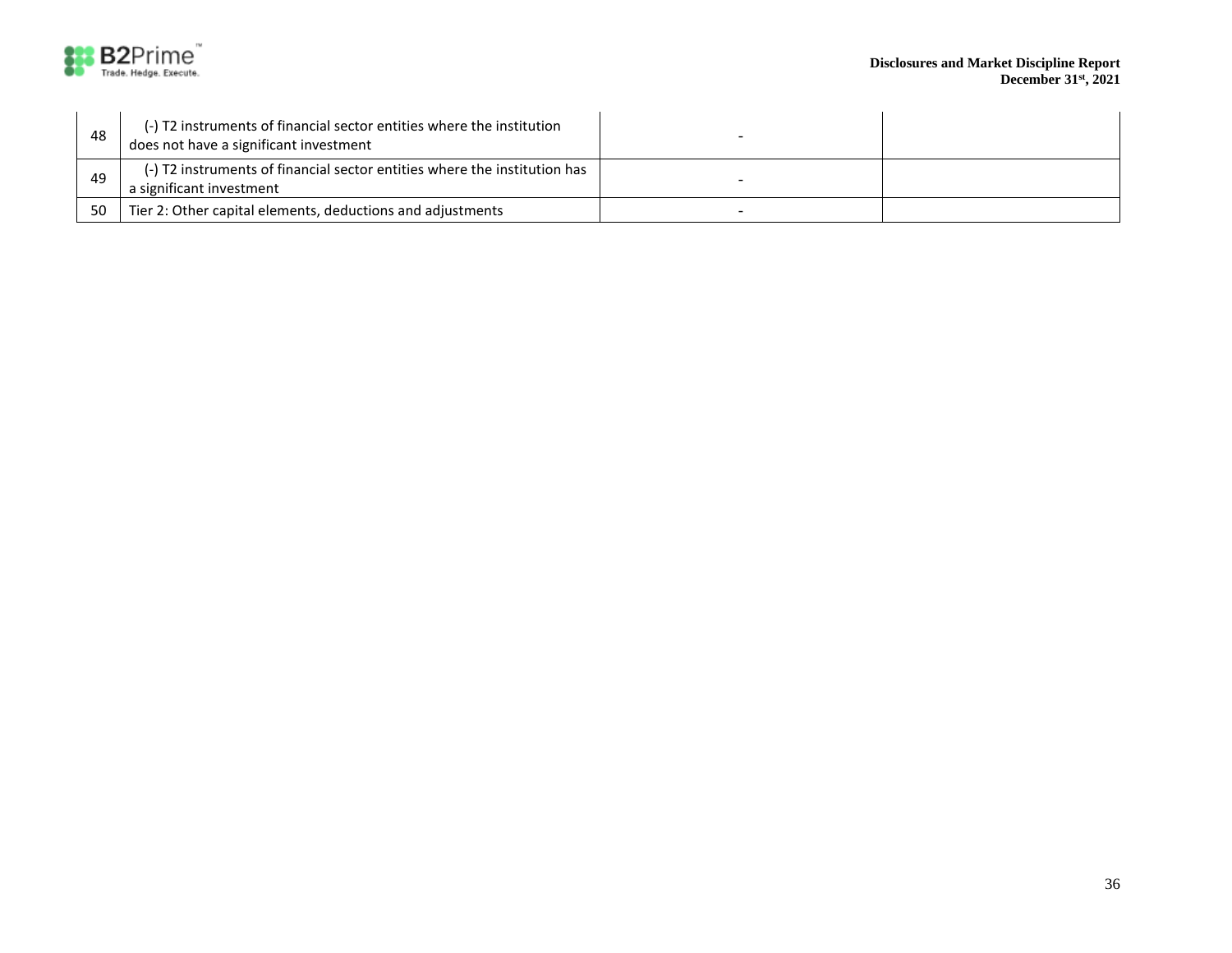

**9 Appendix III: Reconciliation between the Balance Sheet presented in Financial Statements of the Company with the Balance Sheet prepared for Regulatory Purposes (EU IF CC2)**

<span id="page-36-0"></span>

|                                                                                       |                                   | a                                                                       | $\mathbf b$                                      | $\mathbf c$                            |  |  |
|---------------------------------------------------------------------------------------|-----------------------------------|-------------------------------------------------------------------------|--------------------------------------------------|----------------------------------------|--|--|
|                                                                                       |                                   | <b>Balance sheet as in</b><br>published/audited financial<br>statements | Under regulatory scope of<br>consolidation       | <b>Cross reference to EU</b><br>IF CC1 |  |  |
|                                                                                       |                                   | As at period end 31 December<br>2021 (Unaudited)                        | As at period end 31 December<br>2021 (Unaudited) |                                        |  |  |
| Assets - Breakdown by asset classes according to the unaudited trial balance          |                                   |                                                                         |                                                  |                                        |  |  |
|                                                                                       | Fixed assets                      | 17                                                                      | N/A                                              | 1111, 1114, 1115, 1118                 |  |  |
| $\overline{c}$                                                                        | Intangible assets                 | $\boldsymbol{0}$                                                        | N/A                                              | 1123,1125                              |  |  |
| 3                                                                                     | Investments                       | 214                                                                     | N/A                                              | 1121                                   |  |  |
| 4                                                                                     | Trade receivables                 | 247                                                                     | N/A                                              | 11321,11343                            |  |  |
| 5                                                                                     | Current other receivables         | 55                                                                      | N/A                                              | 11323, 11324, 11431,<br>1129           |  |  |
| 6                                                                                     | Cash and cash equivalents         | 64                                                                      | N/A                                              | 11342, 11344                           |  |  |
|                                                                                       | <b>Total Assets</b>               | 597                                                                     |                                                  |                                        |  |  |
| Liabilities - Breakdown by liability classes according to the unaudited trial balance |                                   |                                                                         |                                                  |                                        |  |  |
|                                                                                       | Trade payables                    | 220                                                                     | N/A                                              | 11421                                  |  |  |
| $\overline{2}$                                                                        | Other payables                    | 56                                                                      | N/A                                              | 11422, 11423, 11424,<br>11425,11426    |  |  |
|                                                                                       | <b>Total Liabilities</b>          | 276                                                                     |                                                  |                                        |  |  |
| Shareholders' Equity - Breakdown according to the unaudited trial balance             |                                   |                                                                         |                                                  |                                        |  |  |
|                                                                                       | Share capital                     | 800                                                                     | N/A                                              | 1161                                   |  |  |
| $\overline{2}$                                                                        | Retained earnings                 | (1375)                                                                  | N/A                                              | 1163                                   |  |  |
| 3                                                                                     | Non-refundable contributions      | 896                                                                     | N/A                                              | 1164                                   |  |  |
|                                                                                       | <b>Total Shareholders' equity</b> | 321                                                                     |                                                  |                                        |  |  |